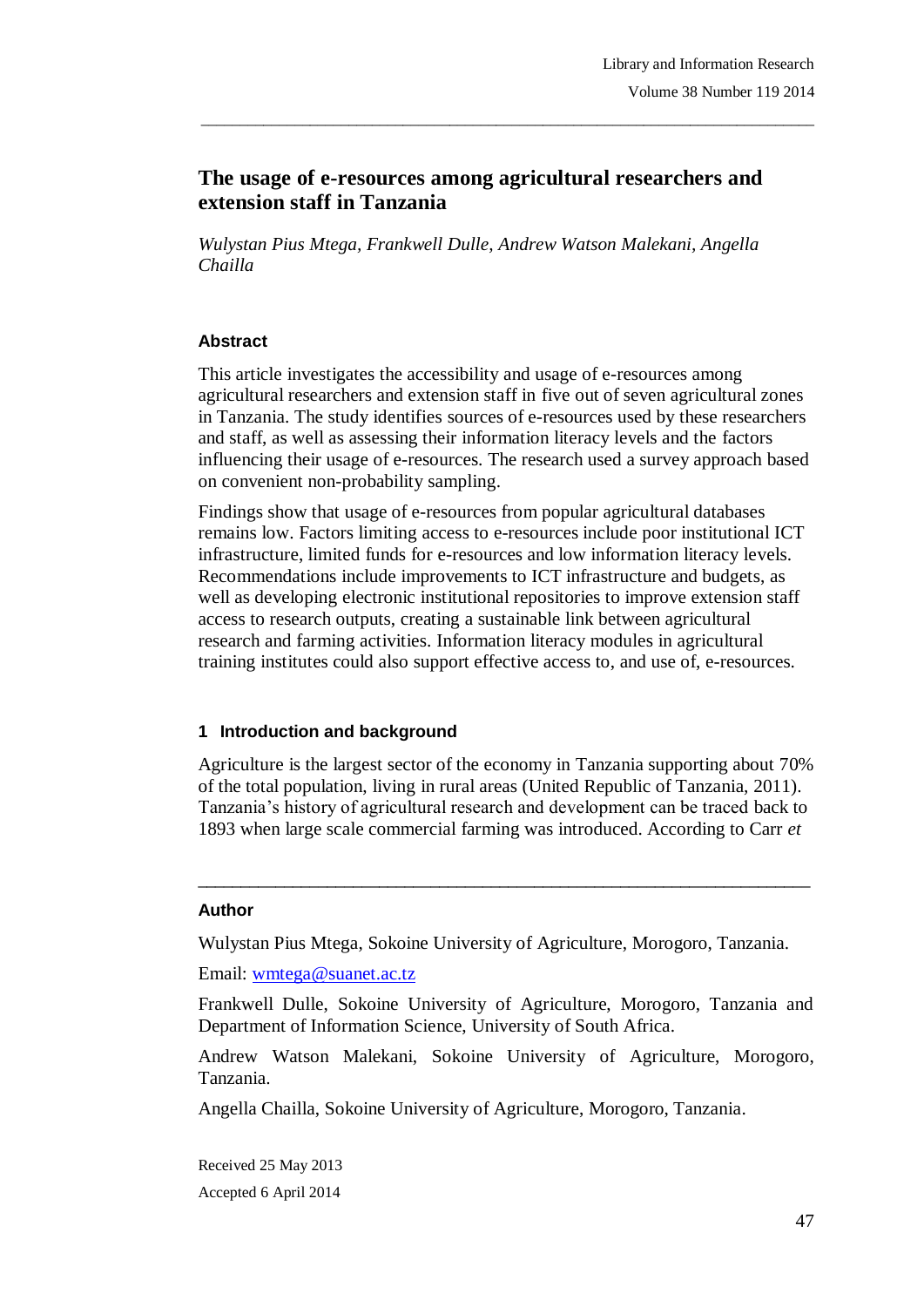*al.* (1992), cash crop experiments started in 1904 while food crop experiments started in the 1950s. These experiments aimed to improve agricultural yield by producing better seeds. Agricultural experiments follow specific procedures and steps, all requiring knowledge. In order to improve agricultural production, results of research were communicated to large farms.

 $\_$  , and the set of the set of the set of the set of the set of the set of the set of the set of the set of the set of the set of the set of the set of the set of the set of the set of the set of the set of the set of th

After independence, Tanzania established the National Agricultural Research System (NARS) with research institutes in each of the seven agricultural ecological zones (Kapange, 2004). NARS is made up of Agricultural Research Institutes which create agricultural information and other outputs needed in order to improve agricultural productivity. Shetto (2008) describes how research outputs are linked to farmers through agricultural extension staff who are positioned in each ward. Appropriate communication channels are needed to improve the link between agricultural research institutes and extension staff. For years, print resources have been used for disseminating newly created knowledge to agricultural extension staff and farmers.

Despite the notable effort in agricultural research in Tanzania, the full contribution of agriculture to the economic growth and poverty reduction has not been realised (Chailla, 2001; United Republic of Tanzania, 2005; United Republic of Tanzania, 2008). Siyao (2012) describes how lack of access to the current, relevant and appropriate agricultural information needed for decision-making has limited the transformation of the agricultural sector and farmers' livelihoods.

Advancements in the Information and Communication Technology (ICT) form an important solution for linking agricultural research institutes and the extension system. ICT facilitates the capture, processing, storing, and communication of information (Heeks, 1999). ICTs differ by level of interactivity. Traditional ICTs are less interactive, such as radio, telephony and TV. Sife, Lwoga and Sanga (2007) identify more interactive ICTs, such as the internet, mobile phones and computers. These allow greater collaboration and can be described as modern ICTs. The importance of ICTs in linking the agricultural research and the extension system arises from the fact that agricultural research institutes are isolated and far away from farms (Coulson and Diyamett, 2012). Shetto (2008) found that most agricultural research institutes have basic ICT tools needed to process and disseminate information emanating from research activities.

ICTs have revolutionized not only the way information is packaged, processed, stored, and disseminated, but also how users seek and access information (Anunobi and Okoye, 2008). Richardson (1996) describes ICTs to facilitate the interactions between researchers, extension workers and farmers. These technologies enhance timely access to information needed for decision making. ICTs are useful to agricultural researchers as they enhance access to information needed for research work. Agricultural extension staff can use the tools to forward practical problems to research institutes and use the same tools to access information from different sources including research institutes. E-resources can also be easily accessed and used, making it possible for agricultural stakeholders to make rational decisions. This study was motivated by inadequate documented evidence about the extent of ICT usage in facilitating information access and sharing among agricultural practitioners in Tanzania. This study therefore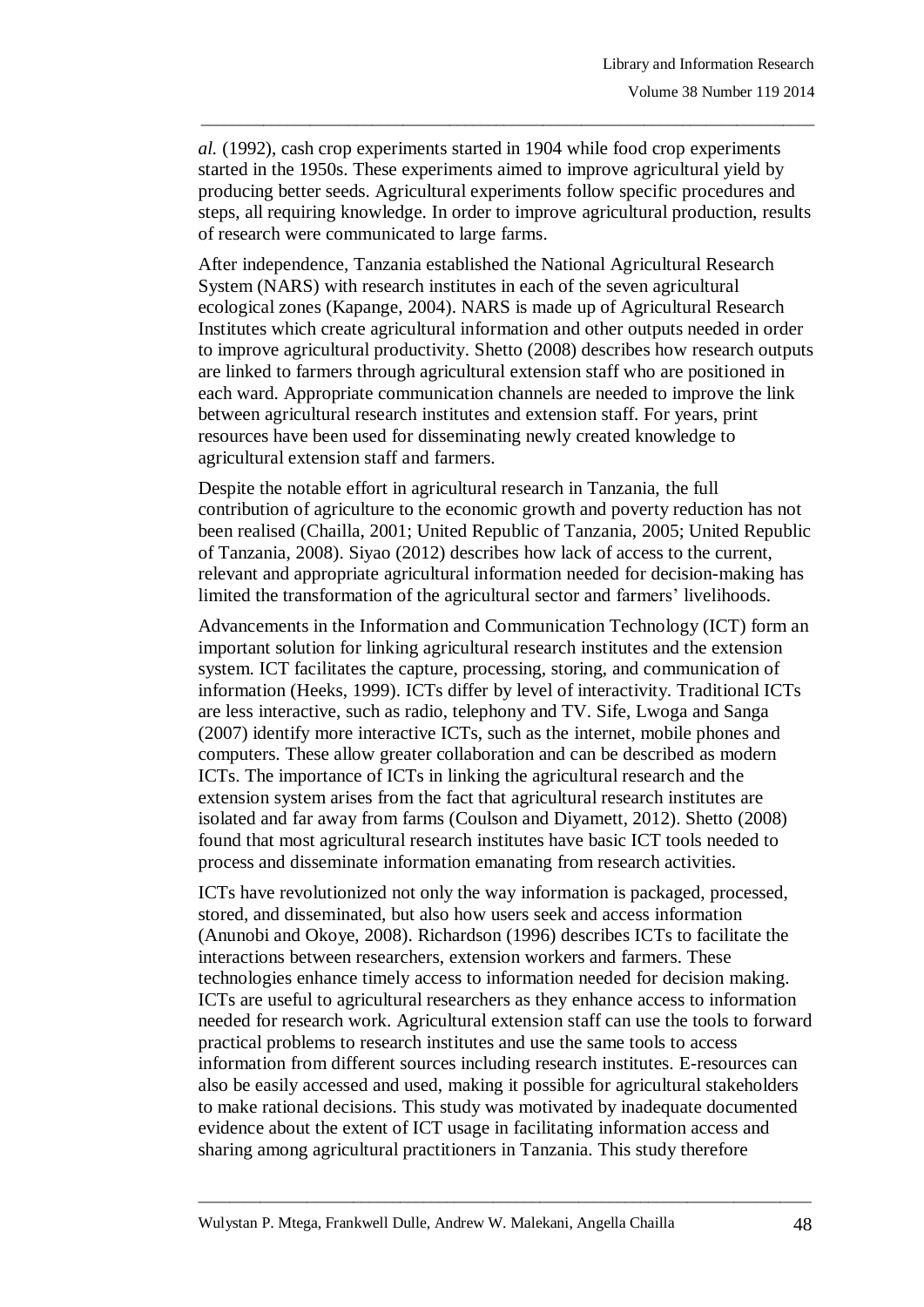investigates the use of electronic information resources among agricultural researchers and extension staff in Tanzania.

 $\_$  , and the set of the set of the set of the set of the set of the set of the set of the set of the set of the set of the set of the set of the set of the set of the set of the set of the set of the set of the set of th

### **2 Objectives of the study and conceptual framework**

#### **2.1 Objectives**

The aim of the study was to assess how agricultural researchers and extension staff accessed and used electronic resources for their day to day activities. Specifically, the study objectives were to:

- 1. Identify the sources of e-resources agricultural researchers and extension staff;
- 2. Determine the e-resource access points used by agricultural researchers and extension staff;
- 3. Assess the information literacy level among agricultural researchers and extension staff;
- 4. Determine factors influencing the usage of e-resources among agricultural researchers and extension staff in Tanzania.

#### **2.2 Conceptual framework**

This study was guided by the Quadratic Usage Framework (QUF) in investigating how agricultural researchers and extensions staff used ICTs to access e-resources. QUF can assist in explaining factors that influence the acceptance, intention to use and usage of a technology (Mardis, Hoffman and Marshall, 2008). QUF guided the study in determining factors that influenced the use of ICTs in accessing eresources. It helped to explain how individual and technological characteristics influenced the usage of e-resources among agricultural researchers and extension staff. Figure 1 depicts this model. The first element is technology, which refers to factors based on access to, or the functionality of, a system. Another element is competence, consisting of factors that affect the individual's skills, education, knowledge or experience, and which affect whether they know how to use the technology. These factors vary from user to user. Culture-related values also can influence the use the technologies. Culture includes factors from the external environment such as historic practices, organizational settings, institutional policies, as well as cultural norms and values. The last element, personal values, includes the preferences, beliefs, traditions, and trust that are linked to the individual user's motivation and choice.

In the context of this study, technology means the ICT tools; competence relates to the ability to use the tools for accessing information; cultural-related and personal values influence the usage of the tools either positively or negatively as they affect people's ability to use the tools. Institutions on the other hand should have strategies to encourage the usage of e-resources.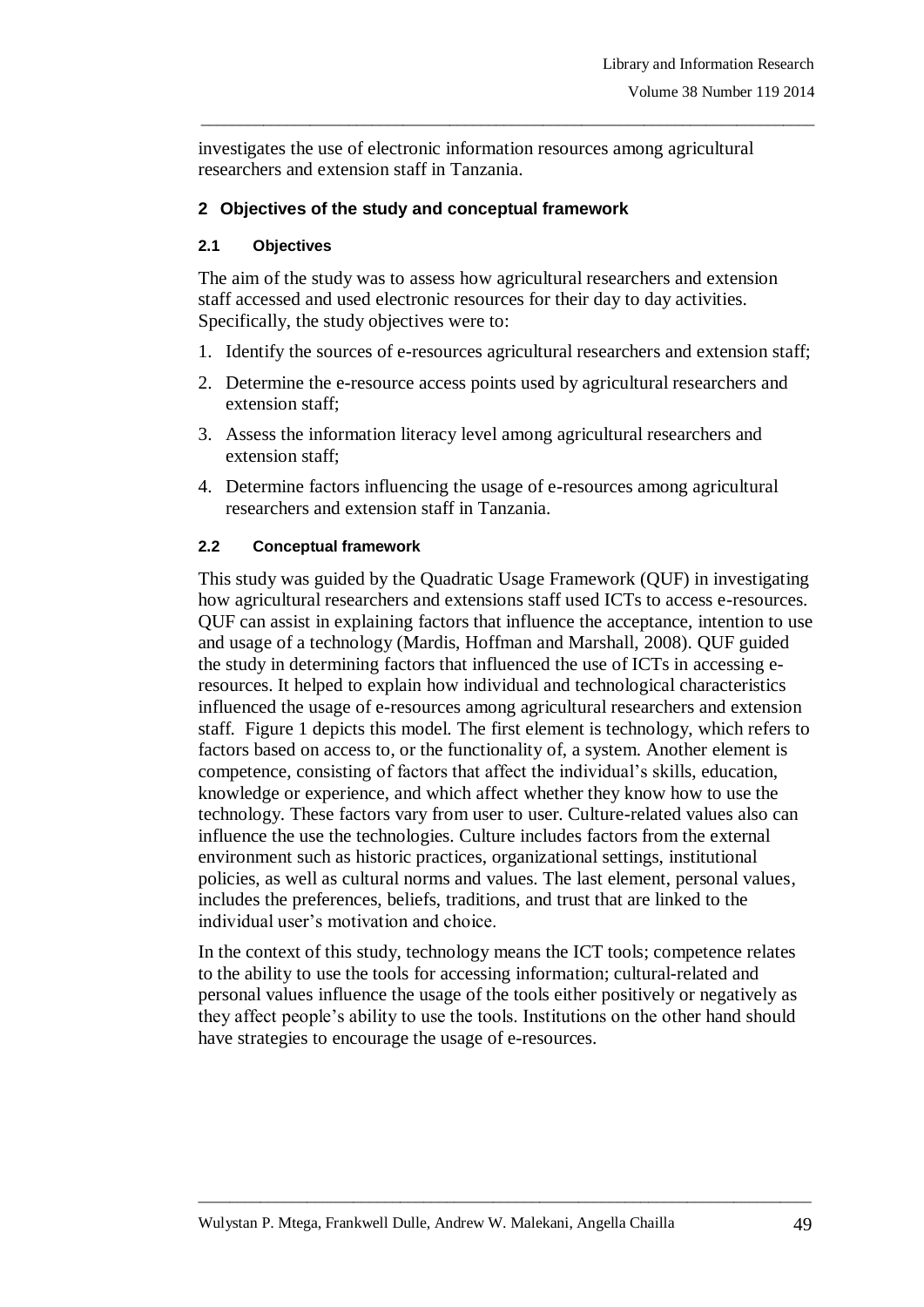

 $\_$  , and the set of the set of the set of the set of the set of the set of the set of the set of the set of the set of the set of the set of the set of the set of the set of the set of the set of the set of the set of th

**Figure 1: Quadratic Usage Framework (QUF) (Mardis, Hoffman and Marshall, 2008).**

# **3 Literature review**

This section summarises advantages of e-resources, factors affecting access and use of e-resources and considers how e-resources are used in specific sectors, especially agriculture.

# **3.1 Advantages of e-resources**

ICTs facilitate the creation, storage and dissemination of information resources. These technologies enhance access to information when wanted (Ray and Day, 1998). E-resources can be accessed from various ways. Some of the common routes to access e-resources are mentioned by Bhatia and Venkata (2011), including Online Public Access Catalogue (OPAC), search engines and websites. Other e-resources include electronic journals, online databases and CD-ROM databases. People can access information from open access or subscription-based repositories. This study aims to identify factors which influence e-resource choice.

E-resources have several advantages. Multiple users can access the same eresource at the same time. Ray and Day (1998) describe the ease of using eresources and the use of keywords to retrieve information. According to Ray and Day (1998), e-resources open up the possibility of searching multiple files simultaneously; information can be printed or saved for future reference; eresources are frequently updated and they are accessed virtually.

# **3.2 Accessing and usage of e-resources**

Access to e-resources is influenced by both individual and technological factors. According to Kabede (2007), the accessibility of e-resources may be affected by the characteristics surrounding the user and information carriers, the characteristics of the contents of the e-resource and the overall information environment. Individual user characteristics such as levels of computer literacy and information literacy, language proficiency and preference to some information formats can also influence access and use of e-resources. E-resource characteristics may influence their accessibility and usage. The other factor influencing the accessibility of e-resources is the characteristic of the information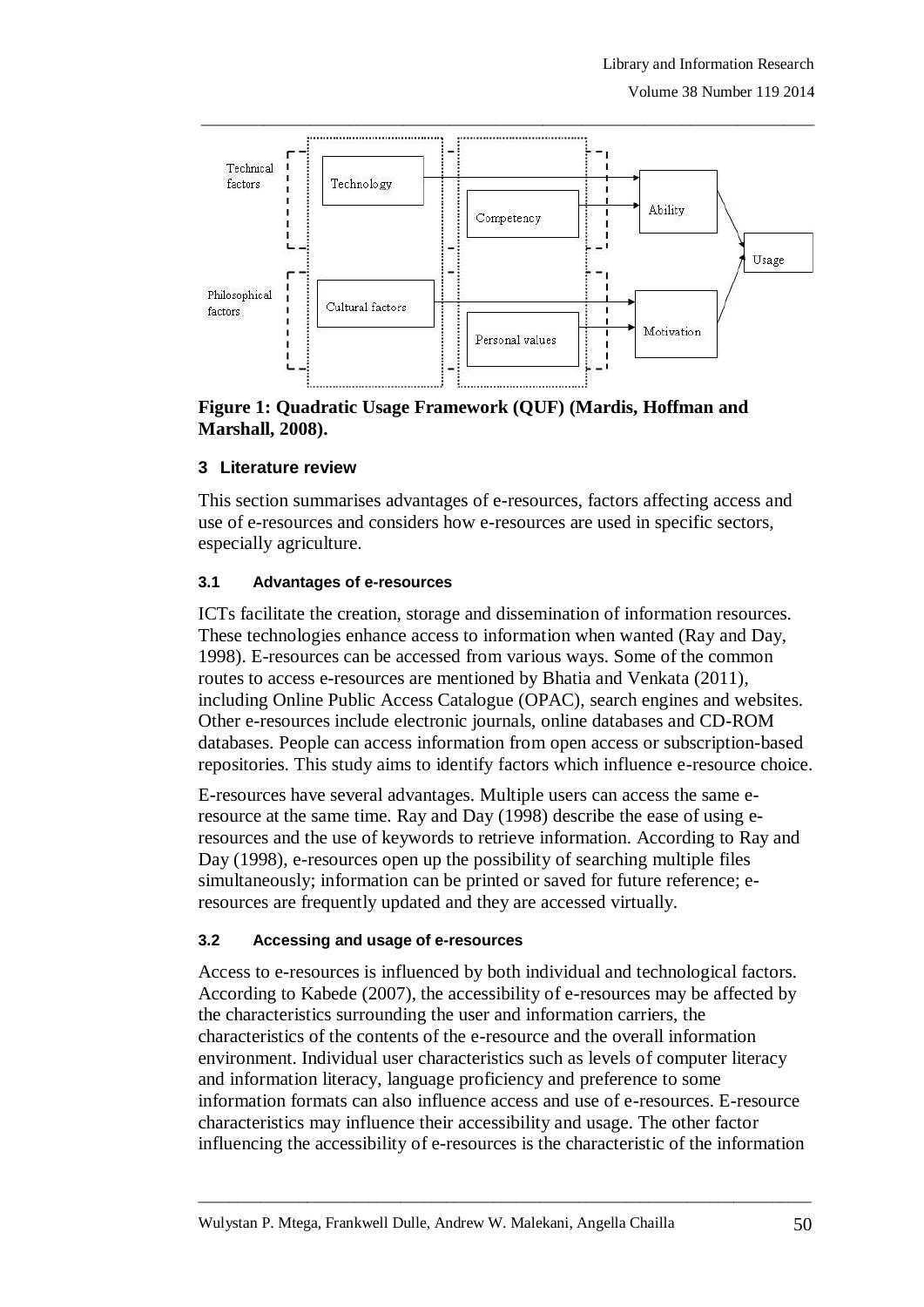carrier. CD or DVD-ROMs and web pages are some common formats of eresources (Sife, Lwoga and Sanga, 2007; Ray and Day, 1998). Accessing eresources in these formats depends on the availability of devices needed for reading, connectivity and one's literacy level.

 $\_$  , and the set of the set of the set of the set of the set of the set of the set of the set of the set of the set of the set of the set of the set of the set of the set of the set of the set of the set of the set of th

The accessibility and usage of e-resources can also be influenced by the budget for purchasing devices, such as computers, to access these resources and for subscriptions paid to the publisher for access to a resource (Martin, 2010). When this budget is limited, accessibility and usage of e-resources may be low. Users' awareness about the existence of e-resources is also an important factor in the usage of such resources. Tyagi (2011) describes appropriate strategies to raise awareness in order to increase the usage of e-resources. Posters, e-mail lists, leaflets and brochures can be used to inform users about the available resources.

For users to be able to access and effectively use e-resources, they must also have adequate skills for retrieving information and to evaluate the outputs of the search process. Mardis, Hoffman and Marshall (2008) refer to these skills as the competencies needed to access resources. These competencies include the information literacy skills, including skills to formulate a search, to identify appropriate information sources, to select the right search tools, to employ suitable search strategies and to evaluate the results. According to Bendersky, Metzler and Croft (2012), search formulation involves coming up with appropriate queries useful for finding the information needed by the information seeker. Cats and Lau (2008) point out that search formulation comes after the identification of the information needs. Search formulation helps the information seeker to retrieve information relevant to his or her needs.

After formulating an appropriate search, appropriate information sources should be identified. Information sources are points from where information is accessed. Smith (1997) emphasize that such sources must be credible and trustworthy. Dutta (2009) identified some information sources including:

- non-government organizations (NGOs);
- information centres;
- informal networks (family, friends, and colleagues);
- libraries;
- community radio stations.

The functional view of information sources describes sources as neither good nor bad, but just more or less fruitful or relevant in relation to a given question (Hjørland, 2012). Thus, each information source may be relevant and suitable to specific information needs. For information needs to be met one must identify appropriate information sources and be able to access relevant information. It is thus important to select the right search tools to access information easily. Information must also be evaluated before being used to meet the information needs. According to Devi and Devi (2005), e-resources should be evaluated because they are created at a very high level and that they are meant to be used for a varied audience. Devi and Devi (2005) describe important criteria for evaluating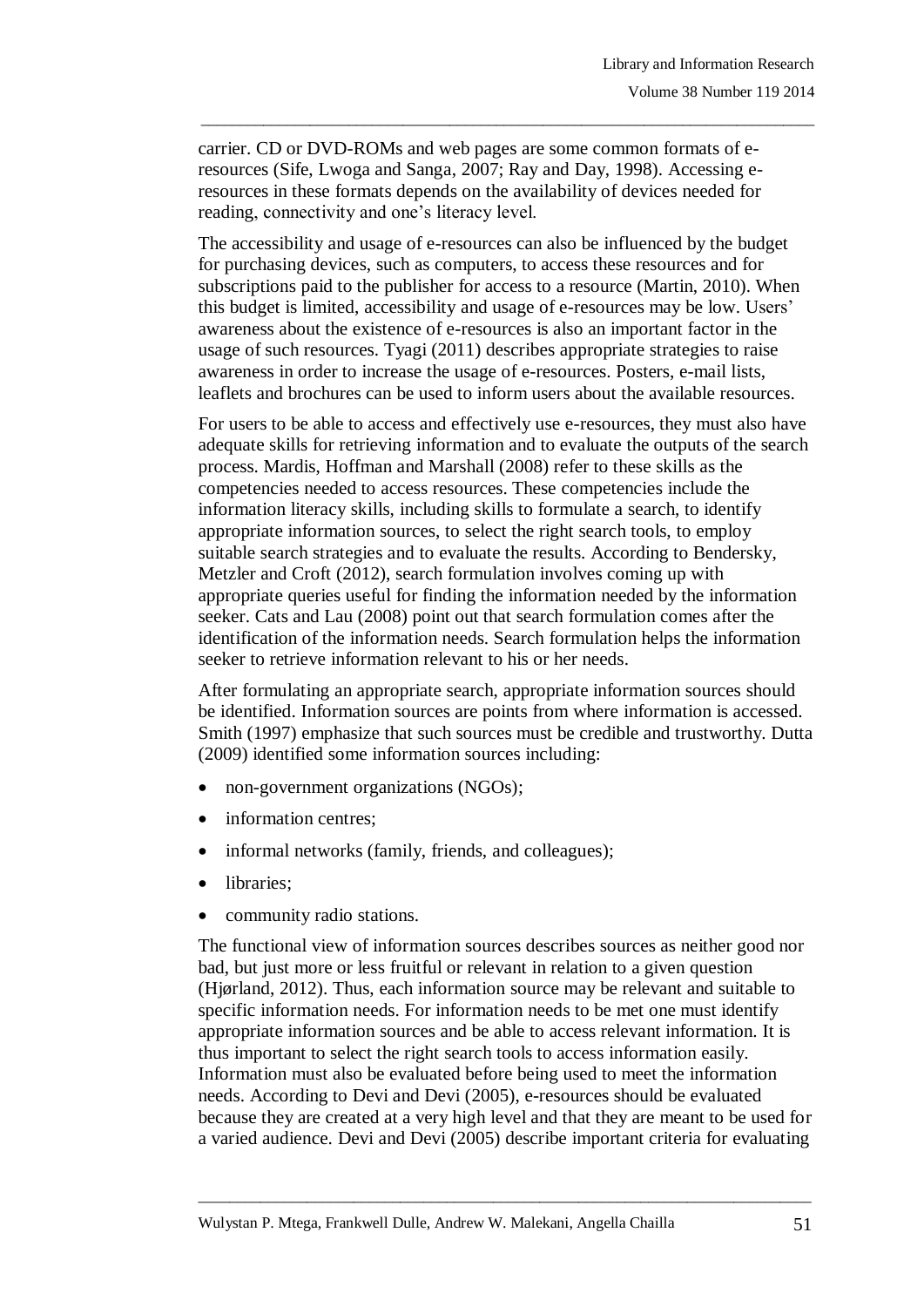an e-resource, to assess its appropriateness for the individual's information need, including:

 $\_$  , and the set of the set of the set of the set of the set of the set of the set of the set of the set of the set of the set of the set of the set of the set of the set of the set of the set of the set of the set of th

- the authority behind it;
- currency;
- intended audience;
- ease of use;
- accuracy.

Personal values and educational levels may influence people's ability to evaluate e-resources.

Thus, information literacy can enhance the accessibility and usage of e-resources. However, for effective access to, and usage of, e-resources individual and infrastructural factors must be considered as well. The current study set out to identify these factors, assess their impact and determine how to adjust their influence on accessibility and usage of e-resources.

### **3.3 The usage of e-resources in different sectors**

Information sharing is very important in generating new knowledge needed for the socio-economic development. According to Renwick (2005), people use eresources for:

- communication;
- professional development and professional related tasks;
- supporting teaching and administrative tasks;
- personal use;
- research activities;
- recreation.

In the education sector, empirical evidence shows that the uses of e-resources have positive impacts on the teaching-learning process. A study conducted by Bhukuvhani, Chiparausha and Zuvalinyenga (2012) showed that lecturers used eresources for preparing lecture notes which reflect the current state of science and technological development. This positive impact of e-resources to the teachinglearning process is due to the currency of most e-resources compared to print materials. It is also known that a single e-resource can be used by multiple users at a time, which is not the case with print resources. From the user's point of view, e-resources hold many advantages such as time and place convenience, timeliness, ability to search directly on text, ability to link to further reading material and ability to disseminate and share information (Quadri, 2012). The use of eresources in learning institutions usually increases with improved academic performance (Sivathaasan and Velnampy, 2013; Egberongbe, 2011). Academic institutions which have invested much in e-resources infrastructure are more likely to perform better academically.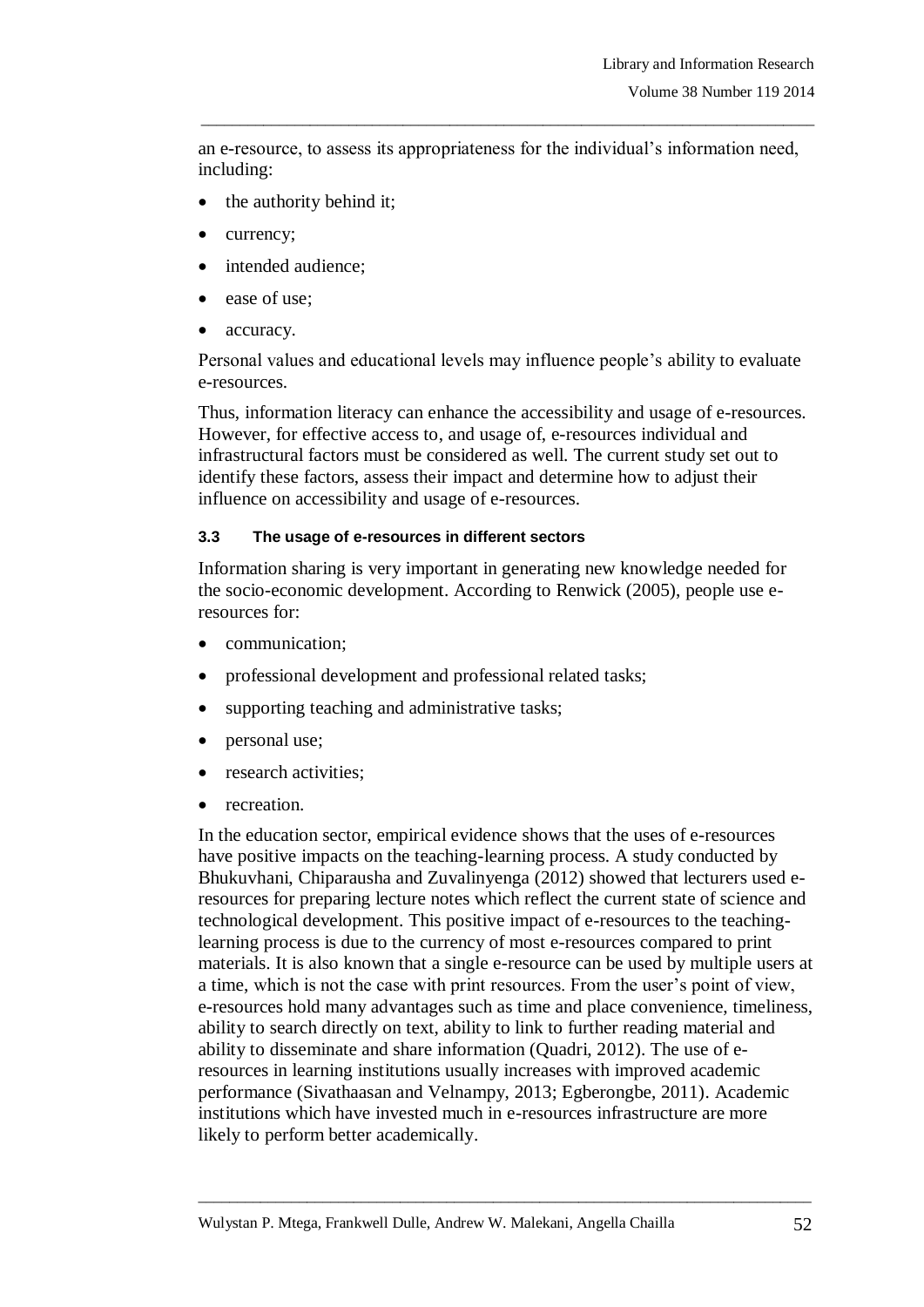Various types of e-resources are used in education, including e-books, e-journals, web based resources, e-databases, data archives, manuscripts, maps, magazines, theses, newspapers, e-mail, research reports and online catalogues (Quadri, 2012; Pandita, 2012; Sharma, 2009; Appleton, 2004). These resources are used as educational materials as they facilitate teaching, learning and research activities.

 $\_$  , and the set of the set of the set of the set of the set of the set of the set of the set of the set of the set of the set of the set of the set of the set of the set of the set of the set of the set of the set of th

E-resources have been useful in the agricultural sector in different countries. Thaniskodi (2010a) describes how e-resources are used in India, helping students, lecturers, practitioners and researchers. According to Thanuskodi (2010b), eresources are good sources of information about crop and animal husbandry. These e-resources are disseminated through various channels including the internet, servers and CD / DVD-ROMs (Thanuskodi, 2010b). It is known that for agricultural research to be effective current information is needed. Angello and Wema (2010) describe agricultural researchers' appreciation of the role played by e-resources in their day-to-day activities. A study conducted by Singh and Bebi (2012) in India shows that agriculturalists used e-resources for research work, teaching and for updating themselves with current information.

Generally, e-resources are important for teaching, learning, research and informational purposes. Students, lecturers / tutors, researchers and practitioners are the main users of e-resources. For such resources to be accessed and used ICTs are needed and institutional ICT infrastructure is important in order to ensure optimal usage of such resources.

# **4 Methodology**

The study was conducted in five of the seven agricultural zones in Tanzania. Zones included in the study were randomly selected and regions and districts which were close to research institutes were involved in the study. The selected zones included the Eastern, Northern, Lake, Southern Highlands and the Southern zones. Arusha, Mbeya, Morogoro, Mtwara and Mwanza regions were purposively selected because each hosted an agricultural research institute.

A survey method was used, with structured questionnaires being administered to agricultural researchers and extension staff. The questionnaire is shown in the Appendix. Non-probability sampling was used to select respondents to be included in the study. Due to the nature of their work it was difficult to find all agricultural researchers and extension staff at their work stations. It was for this reason that a combination of purposive and convenient non-probability sampling techniques was used to select the respondents included in the sample. Using this approach, people identified in offices during a one week period were selected for the study. The survey was conducted between December 2012 and February 2013. Two non-probability sampling techniques were used due to the advantages of these approaches over other types of non-probability sampling. According to Krishnaswami (2002), purposive and convenient non-probability sampling techniques are less costly and require less time. Krishnaswami (2002) mentions further that convenient sampling techniques can be suitable when dealing with a homogenous population. There were 107 respondents. According to Kothari (2004), a sample size of 30 respondents usually results in a sampling distribution that is very close to the normal distribution.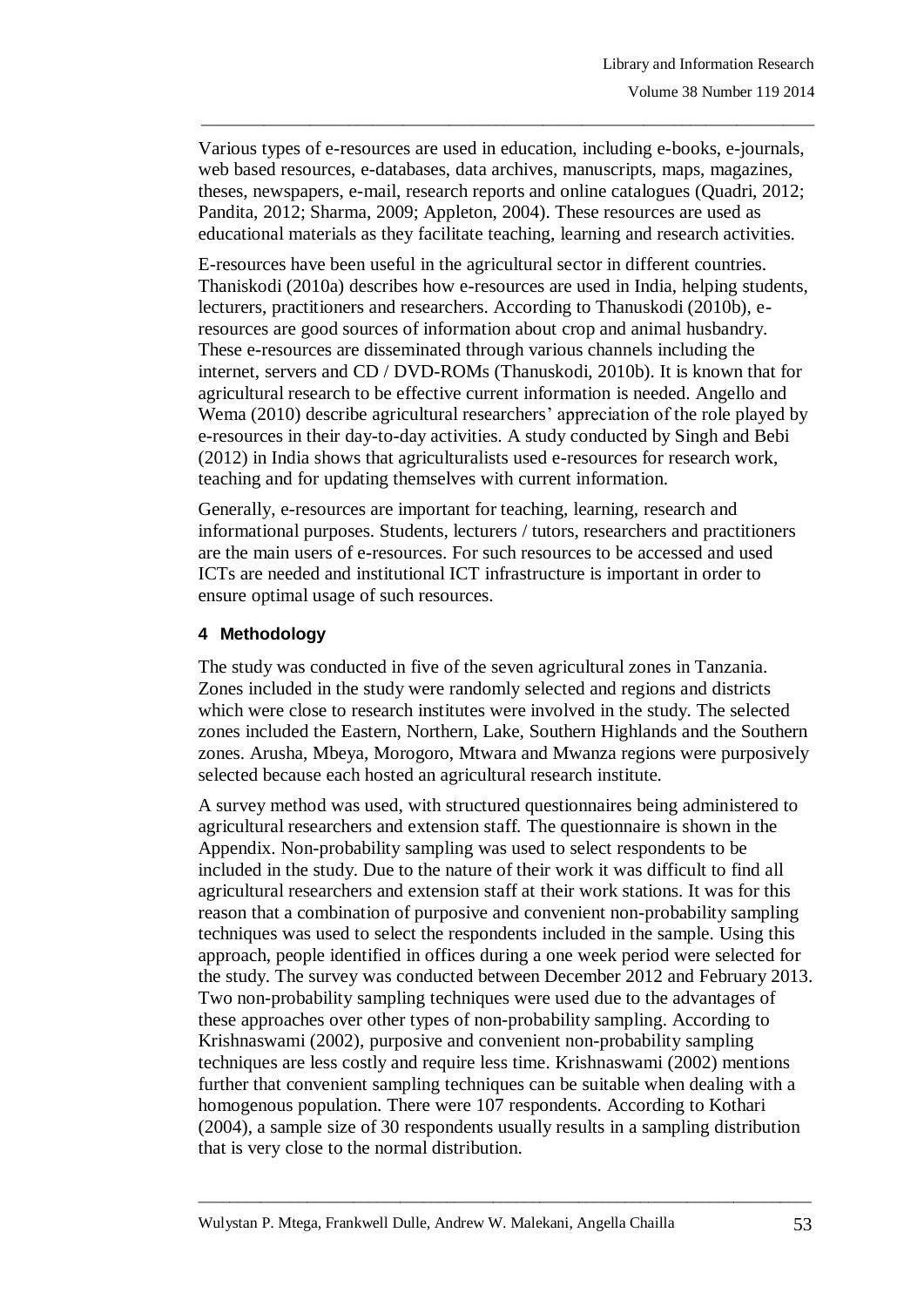Data collected were analysed using the Statistical Package for Social Sciences (SPSS version 18). Regression analysis was performed to show the influence of some factors on the accessibility and usage of e-resources among agricultural researchers and extension staff. This was also used to describe the relationship between variables. Descriptive statistics (frequency distribution and crosstabulation) were used to identify the factors influencing the accessibility and usage of e-resources among members of the study population. Frequency distribution and cross-tabulation tables were used to present the results.

 $\_$  , and the set of the set of the set of the set of the set of the set of the set of the set of the set of the set of the set of the set of the set of the set of the set of the set of the set of the set of the set of th

# **5 Findings and discussion**

This section presents the findings of the study. It describes the demographic profile of the respondents involved in the study. It examines the types of eresources consulted by agricultural researchers and extension staff, the methods used to access e-resources and the self-described information literacy levels of agricultural researchers and extension staff. Institutional and individual factors which influence the usage of e-resources are also discussed.

### **5.1 Demographic profiles of respondents**

The study involved 107 respondents, among them 74 (69.16%) were agricultural researchers and 33 (30.84%) were extension staff. It was found that majority of the respondents (73, 68.2%) were male while relatively few (34, 31.8%) were female. Respondents had different educational levels ranging from Diploma to Doctorate degrees and they were between 25 to 60 years of age (Table 1).

| Demographic profile item       | <b>Frequency</b> | <b>Percent</b> |  |
|--------------------------------|------------------|----------------|--|
| <b>Sex</b>                     |                  |                |  |
| Female                         | 34               | 31.8           |  |
| Male                           | 73               | 68.2           |  |
| Age of respondent (years)      |                  |                |  |
| 25-34                          | 25               | 23.4           |  |
| 35-44                          | 19               | 17.6           |  |
| 45-54                          | 46               | 43.0           |  |
| 55 and above                   | 17               | 15.9           |  |
| <b>Education of respondent</b> |                  |                |  |
| Diploma                        | 29               | 27.1           |  |
| Bachelor degree                | 35               | 32.7           |  |
| Master degree                  | 35               | 32.7           |  |
| PhD                            | 8                | 7.5            |  |
| <b>Occupational categories</b> |                  |                |  |
| Agricultural researchers       | 74               | 69.16          |  |
| Agricultural extension staff   | 33               | 30.84          |  |

# **Table 1: Demographic profiles of respondents (N = 107).**

#### **5.2 Usage of e-resources among agricultural researchers and extension staff**

Respondents were asked whether they have ever used e-resources. It was found that the majority (96.3%) had used e-resources in their work (Table 2). This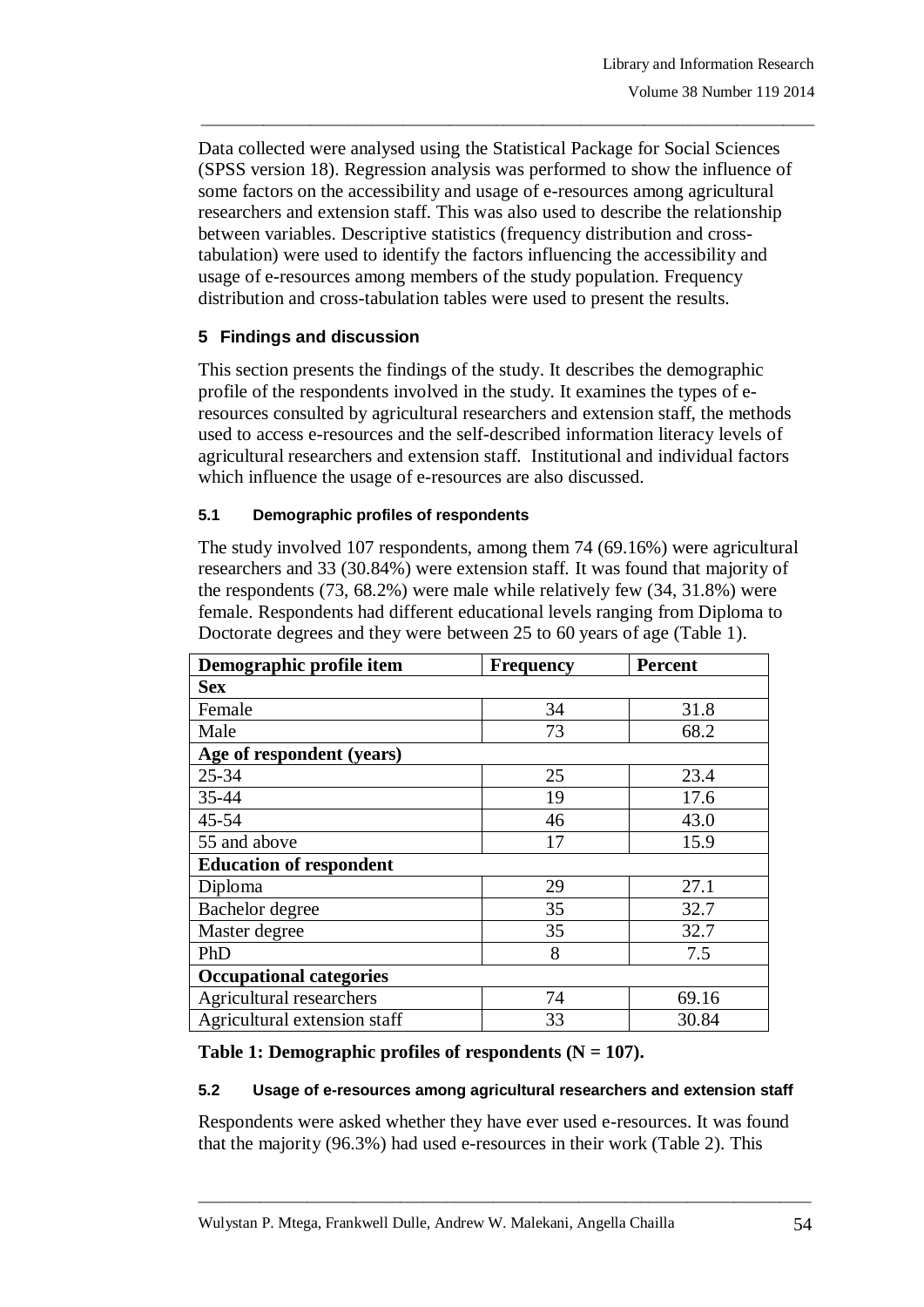corresponds to findings reported by Nkonoki (2013) indicating that 96% of the postgraduate students at Sokoine University of Agriculture claimed to use eresources in their research. More than 80% of scholars globally are moving to use of e-resources instead of print versions (Aqil and Ahmed, 2011).

 $\_$  , and the set of the set of the set of the set of the set of the set of the set of the set of the set of the set of the set of the set of the set of the set of the set of the set of the set of the set of the set of th

| Usage of e-resources by level of education of respondents |                      |                  |  |
|-----------------------------------------------------------|----------------------|------------------|--|
| <b>Level of education</b>                                 | <b>Users</b>         | <b>Non-users</b> |  |
| Diploma                                                   | 26 (87%)             | 3(13%)           |  |
| Bachelor degree                                           | 35 (100%)            | $0(00\%)$        |  |
| Master degree                                             | 35 (100%)            | $0(00\%)$        |  |
| PhD                                                       | 1(12.5%)<br>7(87.5%) |                  |  |
| Usage of e-resources by age of the respondent             |                      |                  |  |
| Age group                                                 | <b>Users</b>         | <b>Non-users</b> |  |
| $25 - 34$                                                 | 24 (100%)            | $0(00\%)$        |  |
| $35 - 44$                                                 | 30 (100%)            | $0(00\%)$        |  |
| $45 - 54$                                                 | 43 (95.6%)           | $2(4.4\%)$       |  |
| 55 and above                                              | 15 (88%)             | 2(12%)           |  |
| <b>Usage of e-resources by occupation</b>                 |                      |                  |  |
| Occupation                                                | <b>Users</b>         | <b>Non-users</b> |  |
| Agricultural researchers                                  | 73(98.6%)            | $1(1.4\%)$       |  |
| <b>Extension staff</b>                                    | 30 (90.9%)           | $3(9.1\%)$       |  |

### **Table 2: Respondent usage of e-resources.**

The results from the current study are based on respondent self-assessment, meaning that they might not reveal a true picture of the extent to which eresources are actually used. Usage of e-resources in scholarly communication may be assessed through the citation analysis. However, it is important to acknowledge that e-resource usage by the scholarly community continues to increase. Sife and Bernard (2013) conducted a citation analysis of thesis and dissertations at Sokoine University of Agriculture, showing an increase in level of usage of e-resources by postgraduate students taking agricultural programmes. The increasing usage of eresources in Tanzania may also be explained by the limited acquisition of current print resources and may be further motivated by the easy discovery of free contents through search engines such as Google. In Tanzania, Sokoine National Agricultural Library – the largest agricultural library in the country – has stopped subscribing to print journals over the past ten years. According to Omotayo (2010), the decreasing acquisition of print resources among libraries in most developing countries is partly due to dwindling funds for subscriptions. In such a circumstance, it is not surprising for scholars to depend on e-resources and especially those which are freely accessible on the internet, as the only choice to meet their scholarly information needs.

Those who used e-resources had access to both online and offline sources. The findings show that the use of e-resources increased with an increase in level of education of the agricultural researchers and extension staff and decreased with an increase in age of the respondents respectively (Table 2). The decrease of usage of e-resources with an increase of age may be explained by the fact that most of those who graduated before the introduction of computers in some of the Tanzanian universities and some tertiary agricultural training institutes did not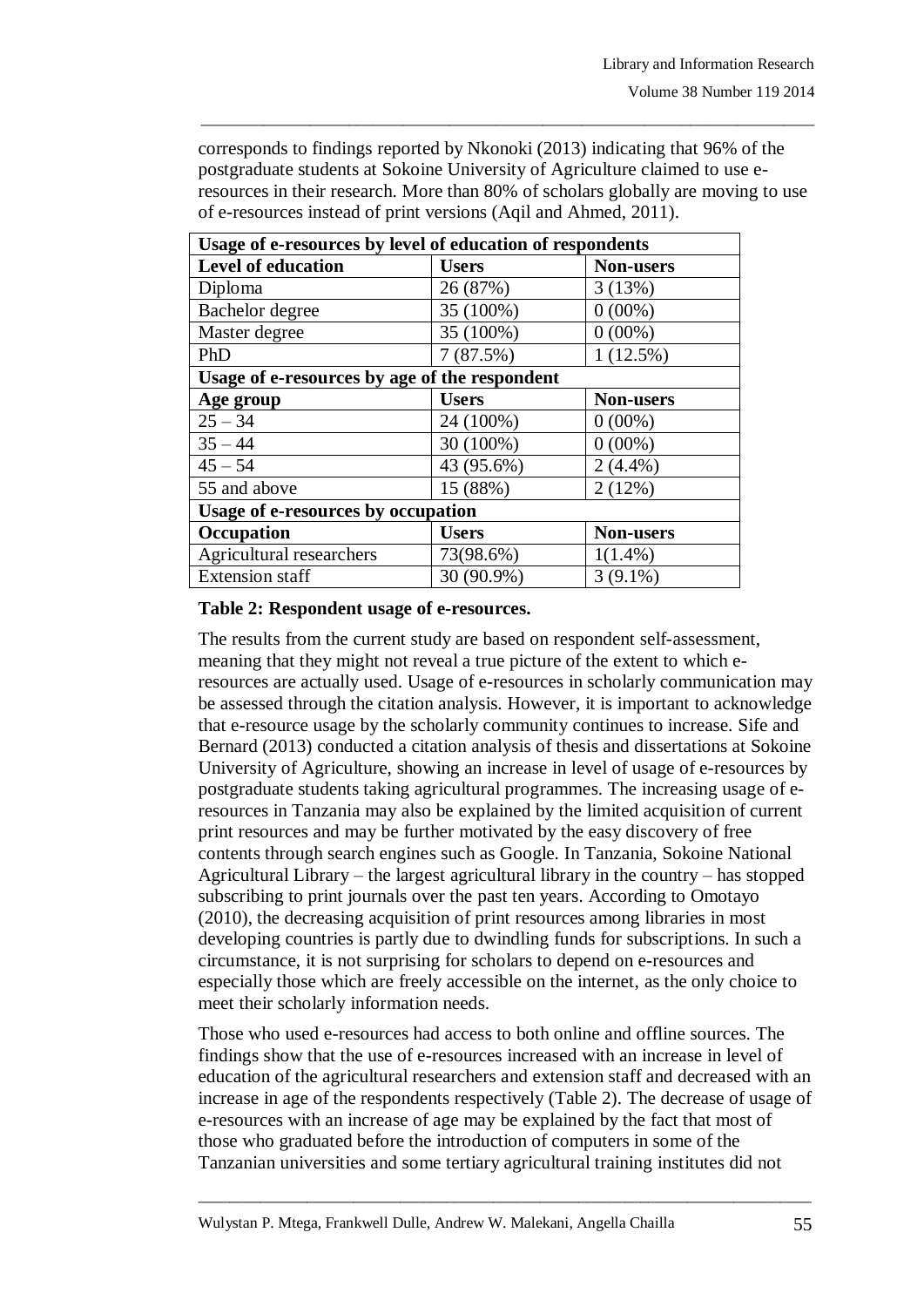have opportunities to learn how to use computers. Older agricultural researchers and extension staff who used e-resources probably had computer literacy programmes during their postgraduate programmes. These findings are in line with those of Thanuskodi (2010a) who assessed the use of e-resources among medical professionals. Findings from Thanuskodi's study showed that older medical professionals used e-resources least. Moreover, Thanuskodi (2010a) mentions that older medical professionals lagged behind in realising problems in accessing e-resources.

 $\_$  , and the set of the set of the set of the set of the set of the set of the set of the set of the set of the set of the set of the set of the set of the set of the set of the set of the set of the set of the set of th

Table 2 also shows that more agricultural researchers than extension staff used eresources. This may be explained by the nature of their jobs: research activities need more current information. Singh and Bebi (2012) and Jamali, Nicholas and Rowlands (2008) show that in most cases e-resources are more current than print resources. This may explain why more agricultural researchers preferred to use eresources.

# **5.3 Sources of e-resources**

Respondents were asked about the e-resources they frequently accessed. Respondents accessed e-resources from different sources. The choice of eresource source depended on availability. The majority of the respondents (84.1%) had accessed e-resources through search engines particularly Google. Others (18.7%) with access to computers had accessed e-resources through CD-ROMs (Table 3).

| <b>E-Resource</b>     | <b>Frequency</b> | <b>Percent</b> |
|-----------------------|------------------|----------------|
| CD-ROM                | 20               | 18.7           |
| <b>AGORA</b>          |                  | 7.5            |
| <b>HINARI</b>         |                  | 1.9            |
| <b>TEEAL</b>          |                  | 6.5            |
| <b>JSTOR</b>          |                  | 2.8            |
| <b>OARE</b>           |                  | 9              |
| Wiley Interscience    |                  | 1.9            |
| <b>Search Engines</b> | 90               | 84.1           |

#### **Table 3: E-resource sources.**

Surprisingly, few respondents acknowledged having accessed and used popular agricultural databases such as the *Access to Global Online Research in Agriculture* (AGORA). Funded by Food and Agriculture Organisation of the UN (FAO), AGORA provides free access to a collection of more than 3500 key journals and 3300 books in agriculture and related fields to 116 developing countries, including Tanzania (AGORA, 2014). Only 7.5 % of the respondents claimed to have used e-resources from AGORA. This is may be due to a lack of awareness about the resource. Alternatively, this may be due to the fact that most subscribed e-resources including those from AGORA must be accessed from within an institution. Many people opt to use other freely available resources, which are accessible through search engines such as Google and which have no access limitations.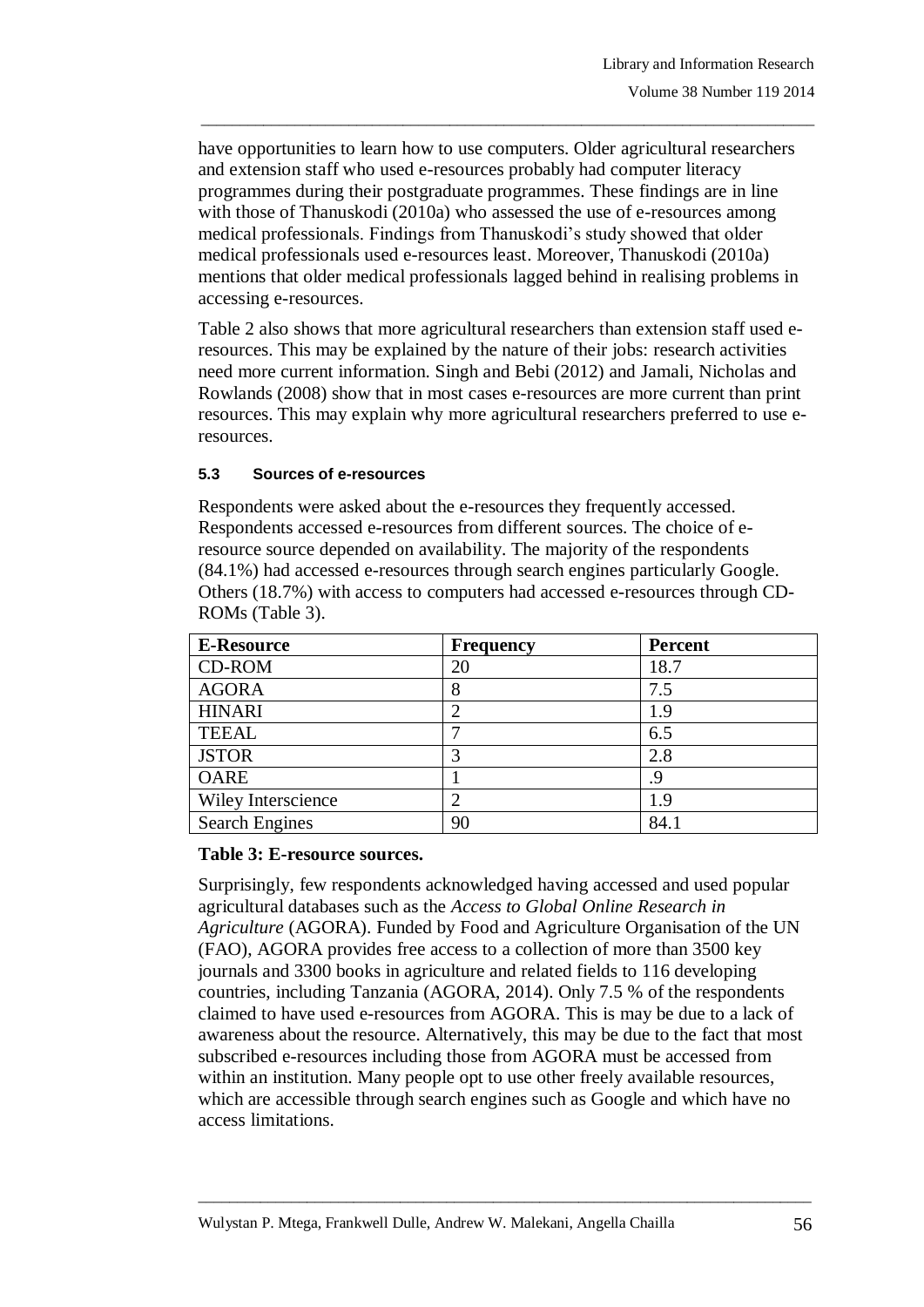### **5.4 Access points for e-resources**

Respondents were asked where they accessed e-resources. Various access points were used, with almost 60% of respondents accessing e-resources from their institutions. It was found that the majority of the agricultural institutes in Tanzania provided ICT related services which enabled respondents to access e-resources. These findings are in line with those of Shetto (2008) which show that most agricultural research institutes in Tanzania have access to basic ICTs. The findings also show that 68.2% of respondents accessed e-resources through their laptops (Table 4). Mobile phone service providers in Tanzania offer internet data bundles of specified megabytes as part of individual subscription packages. Internet access is possible through mobile phones or on laptops installed with modems. This mode of accessing e-resources may be preferred by some respondents because access is possible from any point within the area covered by the mobile phone network. However, subscribed e-resources would not be accessible through modems if an institutional Internet Protocol (IP) address is required to access full-text. Subscribed e-resources use either usernames and passwords or institutional IP addresses.

 $\_$  , and the set of the set of the set of the set of the set of the set of the set of the set of the set of the set of the set of the set of the set of the set of the set of the set of the set of the set of the set of th

| <b>Access point</b> | Frequency | <b>Percent</b> |
|---------------------|-----------|----------------|
| Office/institution  | 64        | 59.8           |
| Mobile phone        | 20        | 29.9           |
| Internet cafe       | 58        |                |
| Laptop modem        | 72        |                |

### **Table 4: E-resources access points.**

The findings also show that 54.2% and 29.9% of the respondents accessed eresources from internet cafes and through their mobile phones respectively. Most agricultural research institutes in Tanzania are located in semi-urban areas with internet cafes. The number of respondents using mobile phones for accessing eresources was lower than those visiting internet cafes. This was not due to limited ownership of mobile phones but rather due to small screen size of the mobile phones which discourage some from using them to access large files.

Generally, there were various options for agricultural researchers and extension staff to access e-resources. The choice of an access point for e-resources depended on individual ownership of devices and institutional ICT infrastructure.

# **5.5 Information literacy skills**

Respondents' information literacy (IL) levels were assessed by using four criteria:

- ability to formulate relevant searches;
- identification of appropriate information sources;
- selecting right search tools;
- ability to evaluate the retrieved documents.

Respondents' IL levels were rated using five grades: Excellent, Very Good, Good, Average and Below Average. Excellent meant that the respondent scored more than 80% in the criteria marking scheme; Very Good indicated that someone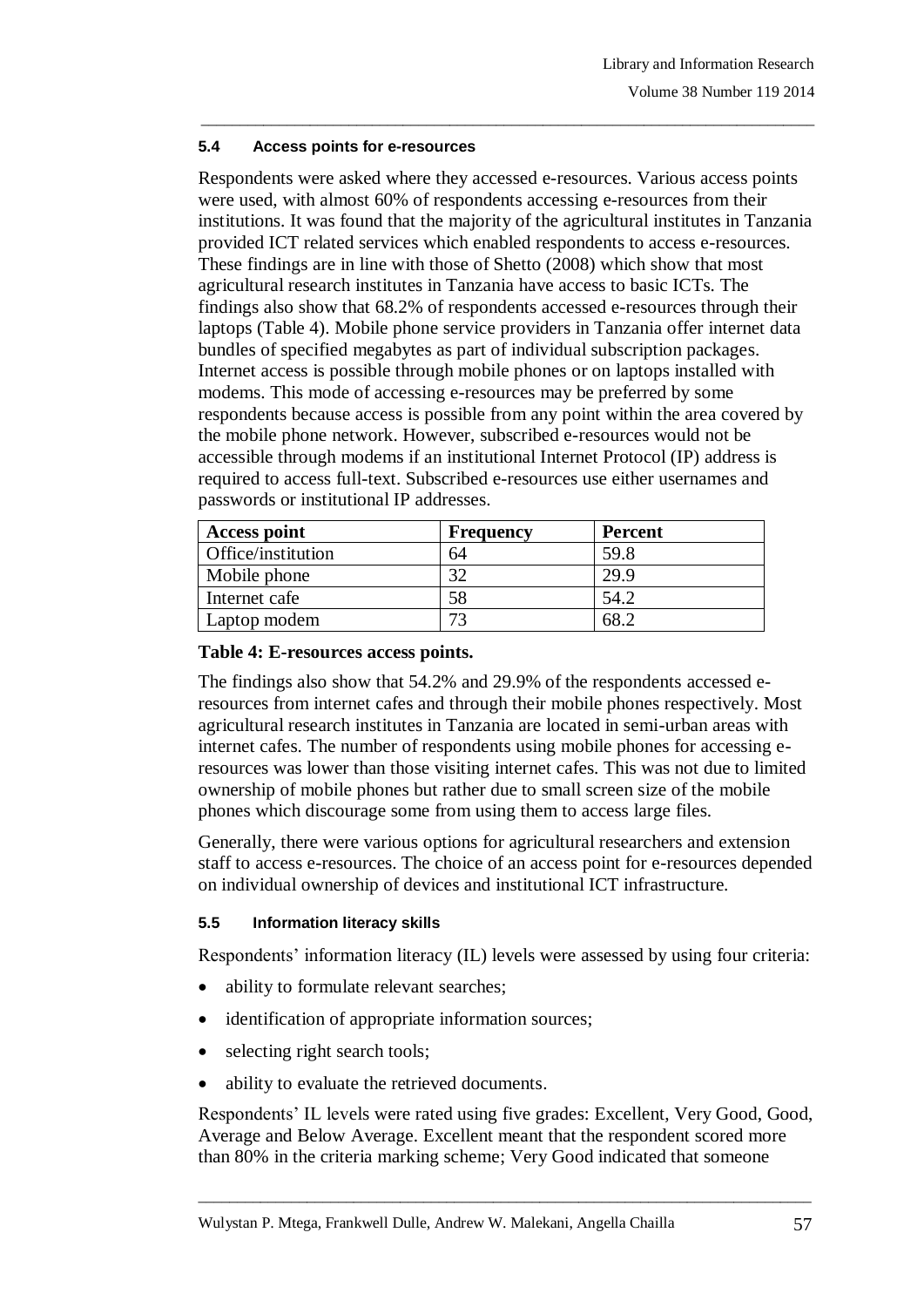| <b>Criteria</b> | <b>Frequency for each competency level</b> |              |            |            |              |
|-----------------|--------------------------------------------|--------------|------------|------------|--------------|
|                 | <b>Excellent</b>                           | Very good    | Good       | Average    | <b>Below</b> |
|                 |                                            |              |            |            | average      |
| Search          | $7(6.5\%)$                                 | 21           | 37         | 36         | $6(5.6\%)$   |
| formulation     |                                            | $(19.6\%)$   | $(34.6\%)$ | $(33.6\%)$ |              |
| Identifying     | $10(9.3\%)$                                | 19           | 41         | 31         | $6(5.6\%)$   |
| appropriate     |                                            | $(17.6\%)$   | (38.3%)    | $(29.0\%)$ |              |
| information     |                                            |              |            |            |              |
| sources         |                                            |              |            |            |              |
| Selecting right | $7(6.5\%)$                                 | 17           | 35         | 41(38.3%)  | $7(6.5\%)$   |
| search tools    |                                            | $(15.9\%)$   | (32.7%)    |            |              |
| Search          | 5(4.7%)                                    | $13(12.1\%)$ | 33(30.8%)  | 42(39.3%)  | $14(13.1\%)$ |
| evaluation      |                                            |              |            |            |              |

scored 75%-80%, Good meant a score of 60% to 74%. Average reflected scores between 50%-59% and Below Average indicated a score below 50%.

 $\_$  , and the set of the set of the set of the set of the set of the set of the set of the set of the set of the set of the set of the set of the set of the set of the set of the set of the set of the set of the set of th

### **Table 5: Information literacy levels among respondents.**

Regardless of the level of education and occupation, most respondents fell under the Good or Average grades (Table 5). This was based on respondents' selfassessment of their information literacy skills which may not necessarily reflect their true skills. It is possible that respondents rated themselves as having good information literacy skills to disguise ignorance or not realising how much more there is to learn. From experience of information literacy training at Sokoine University of Agriculture, most of trainees seem to realise that they know very little about searching for information from e-resources.





The findings suggest that some individual variables, such as level of education can influence the ability to formulate searches (Figure 2). An individual's ability to access e-resources appeared to depend on his or her IL level. The findings showed that only 19 (17.8%) respondents attended IL courses. Among the information literate were agricultural graduates who had graduated in recent years.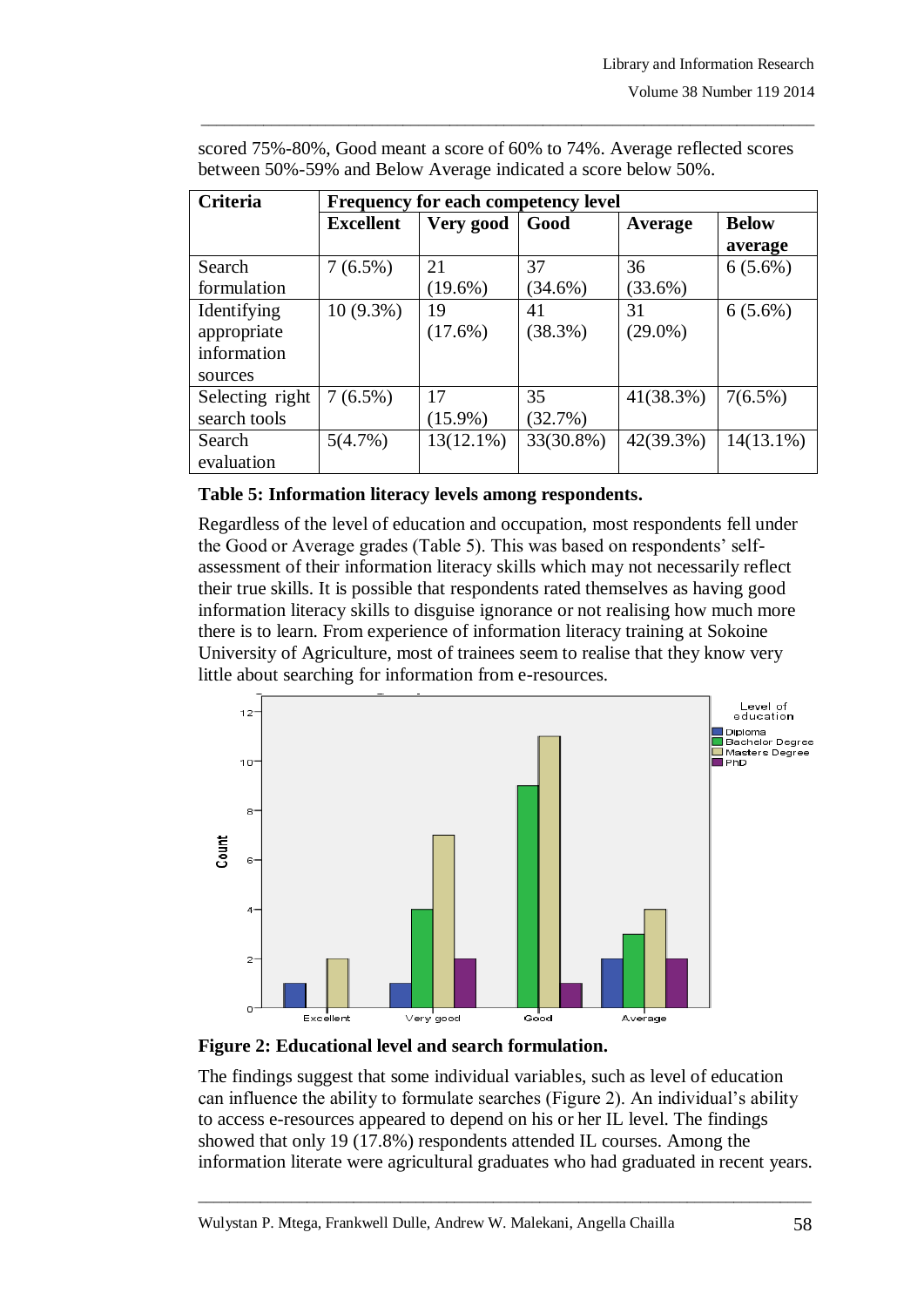This may be explained by the fact that Sokoine National Agricultural Library at Sokoine University of Agriculture (SUA) provides information literacy programmes, which graduates from SUA may have undertaken while pursuing their studies.

 $\_$  , and the set of the set of the set of the set of the set of the set of the set of the set of the set of the set of the set of the set of the set of the set of the set of the set of the set of the set of the set of th

Similarly, findings indicate that the ability to formulate appropriate searches was higher in some age groups than others (Figure 3). Most of the respondents in the age group 25-54 years were either rated Good, Very Good or Excellent in terms of their ability to formulate good searches. Most of those aged above 55 years were ranked Average in terms of ability to formulate searches. This suggests a negative relationship between the ability to formulate good searches and the age of the respondent. It also meant that the ability to access relevant information from searches decreased as respondent age increased.





The other criteria including identification of appropriate information sources, selection of right search tools and conducting appropriate search evaluation were equally influenced by age and level of education. The majority of the agricultural researchers and extension staff were graduates and some had postgraduate qualifications. Given the basic e-resource infrastructure they seemed able to optimize the usage of e-resources in their day to day activities.

# **5.6 Factors influencing access and usage of e-resources**

Respondents were asked about common problems limiting access to, and usage of, e-resources. The findings show that respondents encountered several problems shown in Table 6. The majority of the respondents (71%) indicated that slow internet connectivity limited their access to, and use of, e-resources.

61.67% of respondents failed to access full texts when downloading e-resources. This may be explained by the fact that most e-resources do provide free access to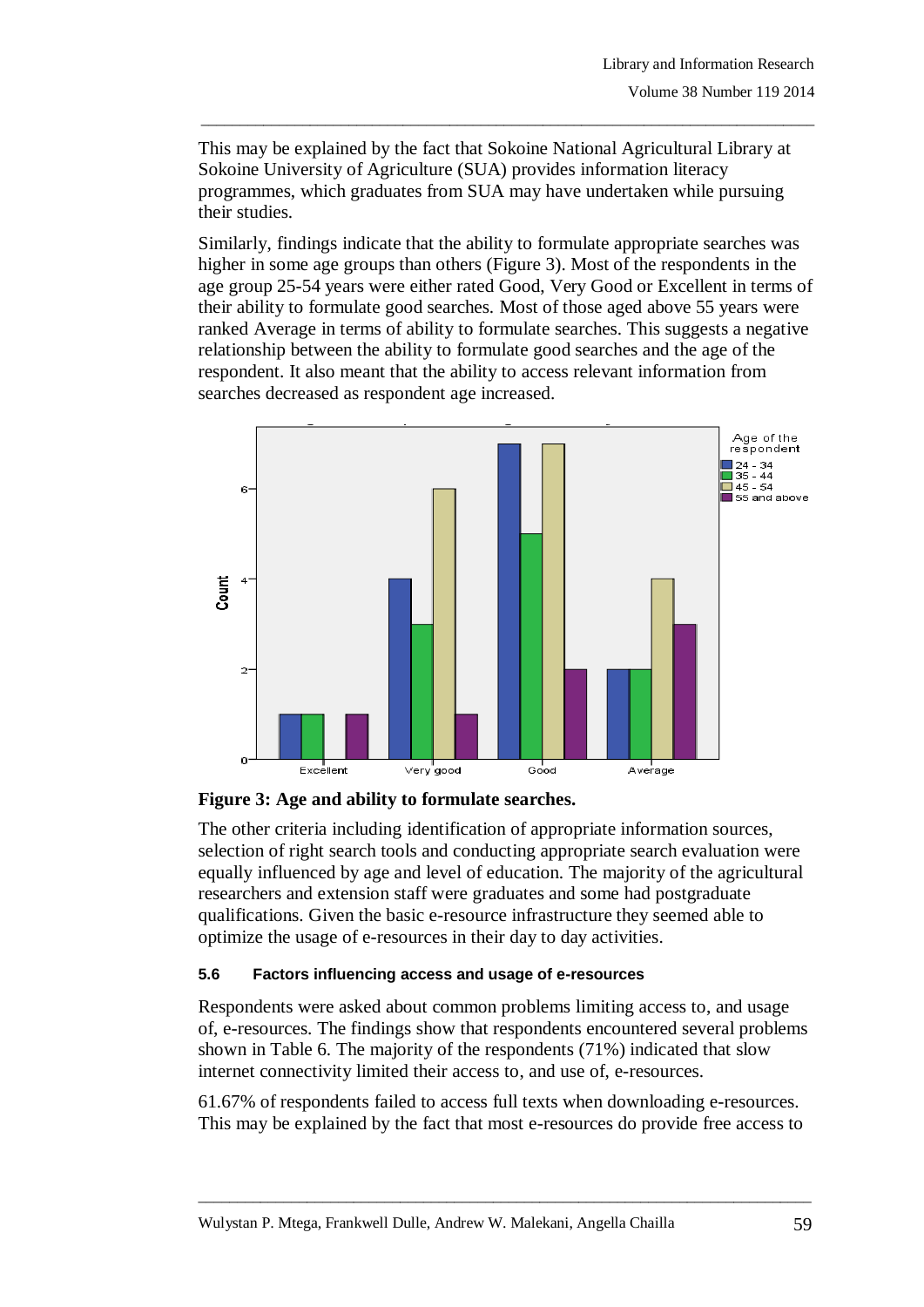| <b>Problem encountered</b>   | <b>Response</b> |
|------------------------------|-----------------|
| Do not know URLs             | 35 (32.7%)      |
| Getting too much information | 38 (35.5%)      |
| Failing to download          | 38 (35.5%)      |
| Slow internet connectivity   | 76 (71%)        |
| Failed to access full text   | 66 (61.76%)     |

abstracts. To access full text from these e-resources without a subscription, people would have to pay.

 $\_$  , and the set of the set of the set of the set of the set of the set of the set of the set of the set of the set of the set of the set of the set of the set of the set of the set of the set of the set of the set of th

# **Table 6: Common problems encountered when accessing e-resources.**

32.7% of the respondents did not know the URLs to use to access e-resources. 35.5% thought they got too much information while accessing e-resources. These results may suggest limited information literacy skills among the respondents. Inadequate information literacy skills may particularly limit respondent use of specialised databases such as AGORA. Use of AGORA requires people to memorise URLs, user names and passwords in order to access information. This may be a reason why some failed to access identified e-resources. This further suggests that despite the respondents ranking their information literacy skills as good, some respondents may benefit from more training, in order to improve their use of e-resources.

**Individual factors** influencing access and use of e-resources included the respondents' occupational category. Findings in Table 1 showed that agricultural researchers used e-resources more frequently than extension staff. It is known that research related activities require very current information resources. Eresources contain very current and up-to-date information which can effectively support research (Wilkins, Swatman and Chan, 2006). Agricultural researchers reported accessing and using e-resources more frequently than agricultural extension staff. It was also found that individual's level of education influenced access and use of e-resources (Table 2). The other factor influencing the accessibility and usage of e-resources was the information literacy level. The findings suggest that most graduates or postgraduates reported higher levels of access and use of e-resources. This may be due to IL courses offered as part of their graduate programmes.

The findings also show that age may influence ability to access and use eresources. Younger agricultural researchers and extension staff used e-resources more than the older ones. Similar findings were observed by Akman and Mishra (2009) who found that age has a remarkable influence on the use of e-resources. This may be explained by the fact that most older agricultural researchers and extension staff pursued graduate and postgraduate programmes before e-resources were introduced in most libraries in Tanzania.

It was further found that individual income had an impact on owning internet access points and their ability to access and use e-resources. Table 4 shows that the majority of the respondents accessed e-resources through the laptops installed with modems. Most agricultural researchers own laptops which they use for accessing internet services and some e-resources. Individuals with enough income may be able to pay for commercial e-resources. For example, Tanzanians can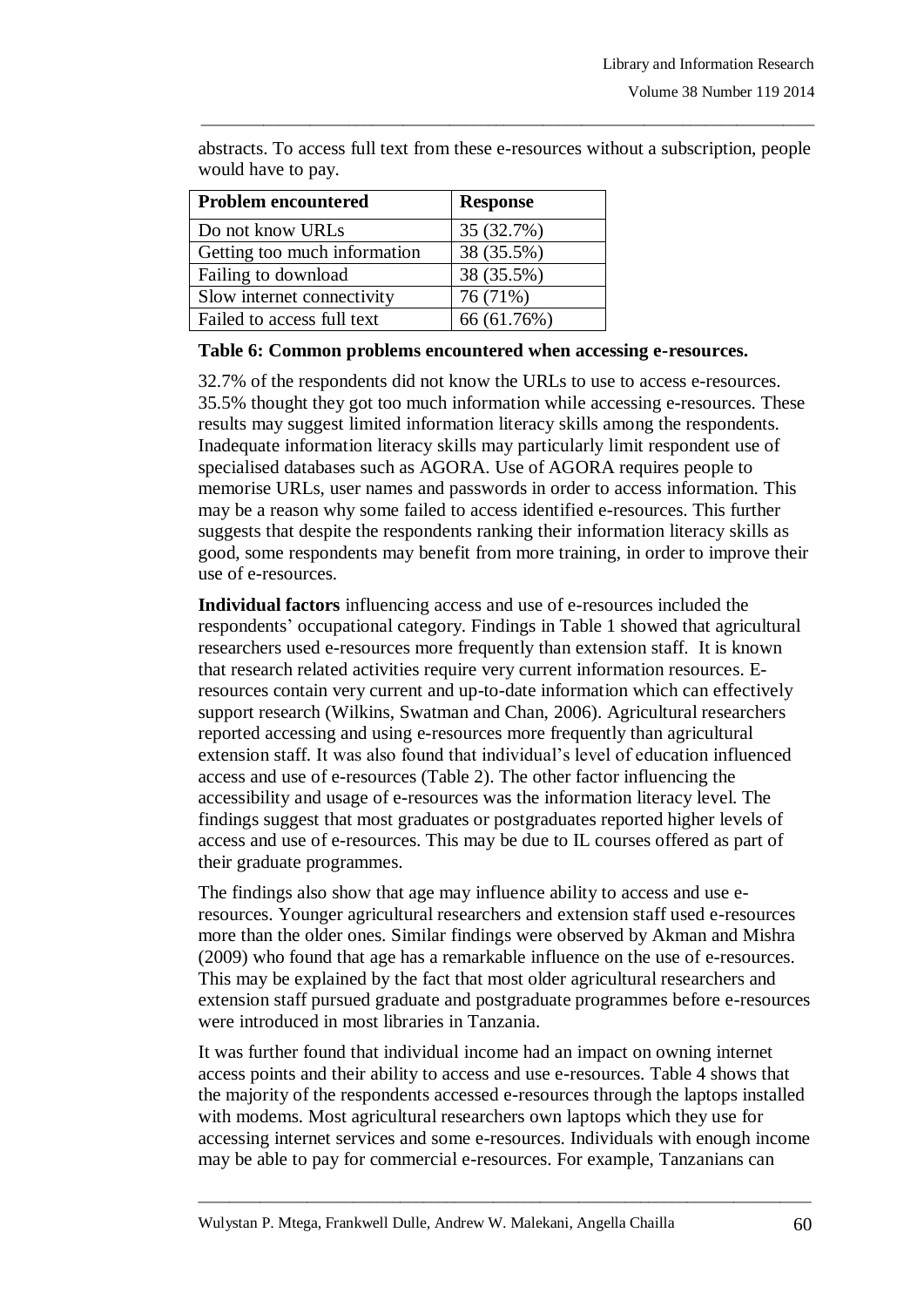access three free journal articles from Africa Journal Online but have to pay 9.00 USD for each additional journal article. For those unwilling to spend their personal income to pay for e-resources, it might be important for them to include budgets for information resources in their research grant applications.

 $\_$  , and the set of the set of the set of the set of the set of the set of the set of the set of the set of the set of the set of the set of the set of the set of the set of the set of the set of the set of the set of th

**Institutional factors** may include concerns about limited investment in ICT infrastructure in Tanzanian agricultural institutes. The findings show that many of respondents accessed e-resources at access points away from their workplace (Table 4). These findings are in line with those of Shetto (2008) who acknowledged that most of the agricultural institutes in Tanzania provided only basic ICT. This has the effect of limiting staff use of e-resources. Most agricultural institutes have internet connections with limited bandwidth, resulting into very slow internet connectivity.

# **6 Conclusion and recommendations**

This study investigated access to and usage of e-resources among agricultural researchers and extension staff in Tanzania. Despite the potential of e-resources, the findings show that the usage of popular agricultural e-resources among respondents is still low, possibly due to limited awareness. Limited ICT infrastructure, budgetary constraints and low information literacy levels have also resulted in inadequate access to and low usage of e-resources. Because of the limited subscriptions made by institutes, most of the researchers and extension staff involved in the study relied on freely available and open access e-resources. Access to and usage of e-resources was influenced by individual factors including age, occupational category and the educational level.

Timely access to and usage of e-resources is important in order to increase the efficiency of agricultural research and extension services in Tanzania. The following recommendations should be considered in order to improve access and usage of e-resources in Tanzania:

- Agricultural research institutes and local governments should improve their ICT infrastructure in order to enhance access to e-resources. The fibre optic cable which has been laid through almost every district in the country should be used by responsible authorities to utilise this facility to the maximum. Each research institute and extension office should be connected to the fibre optic cable and should have faster internet connections with adequate bandwidth.
- There is a need for researchers and extension workers to have information literacy training updates so that they can effectively exploit the online information environment. Research and training institutions should evaluate existing knowledge gaps and should then organise appropriate training sessions. These sessions should be used to raise awareness about the eresources available as well as about approaches to searching for information. Information literacy courses in schools, colleges and universities are vital to enhance access to and usage of e-resources.
- Agricultural research institutions should also consider acquiring discovery tools to improve the accessibility of scholarly literature among researchers and extension workers. Online information discovery tools such as LibHub, Primo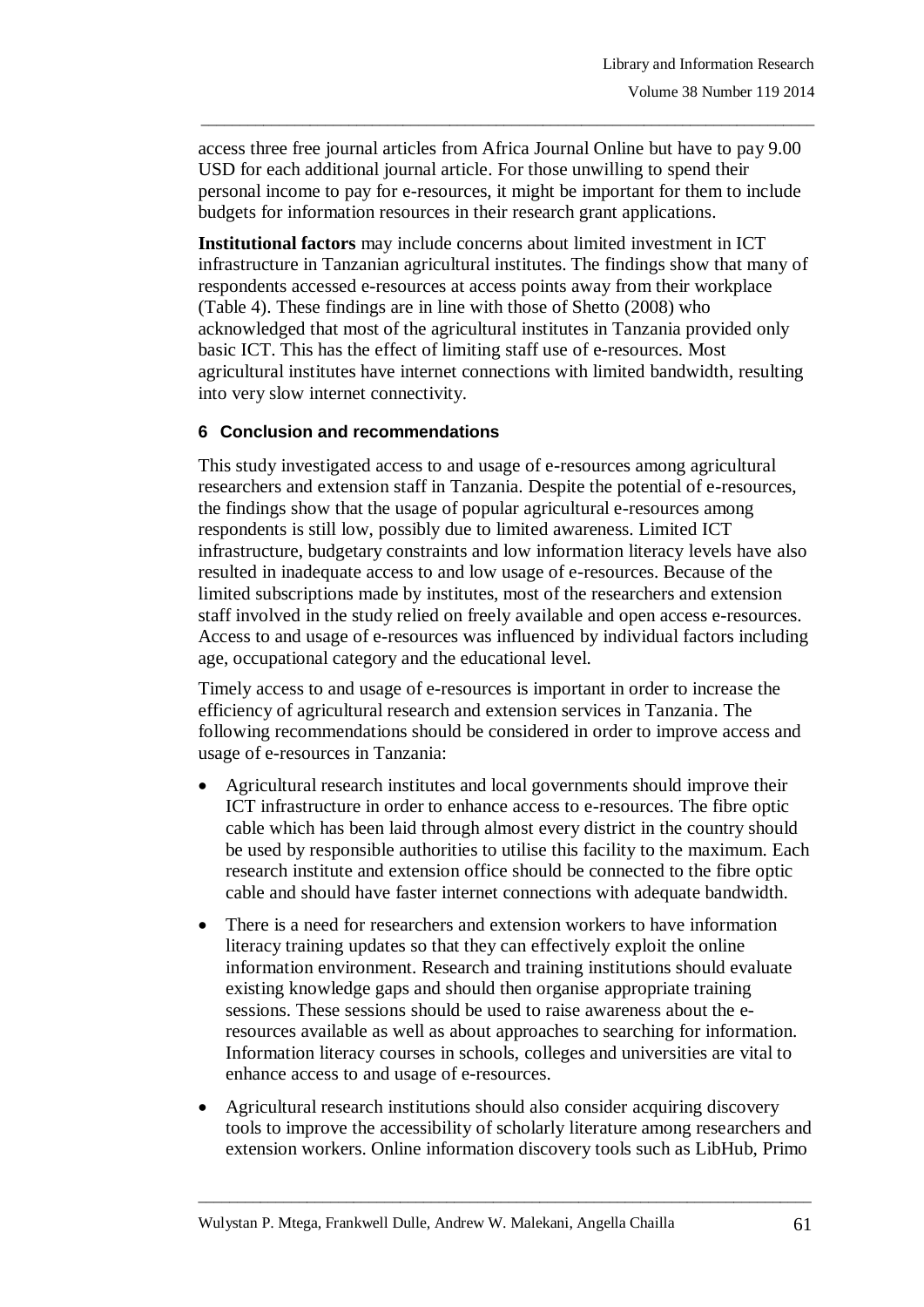and Summon have been designed to provide a single Google-like search interface for content discovery across multiple platforms (Fawley and Krysak, 2012). With these tools, information searchers are no longer required to know which databases to search, each with different log-ins and passwords as well as different search techniques for each database. Respondents' preference for internet search engines as their main entry point for accessing e-resources suggests that discovery tools may improve usage of useful agricultural databases such as AGORA. To use these tools, librarians and information professionals would need to aggregate relevant information resources together and train users to use such tools effectively.

 $\_$  , and the set of the set of the set of the set of the set of the set of the set of the set of the set of the set of the set of the set of the set of the set of the set of the set of the set of the set of the set of th

- In order to enhance knowledge sharing among researchers and extension workers, there is a need to exploit open access for accessing and disseminating agricultural information. By publishing in open access journals, researchers will ensure their research output is readily accessible to extension workers for repackaging before communicating such findings to the farming community. Agricultural research institutes should also develop electronic institutional repositories for their research outputs so that extension staff and other agricultural stakeholders can access local contents immediately, to help solve practical problems faced by local farmers.
- To gain access to more e-resources, agricultural institutes should join the Consortium for University and Research Libraries (COTUL) so that they can enjoy economies of scale associated with collective subscriptions.

# **References**

AGORA (2014) *Access to Global Online Research in Agriculture*. URL: <http://www.aginternetwork.org/en/> [accessed 24.2.15].

Akman, I. and Mishra, A. (2010) Gender, age and income differences in internet usage among employees in organizations, *Computers in Human Behavior*, **26**(3), 482-490.

Angello, C. and Wema, E. (2010) Availability and usage of ICTs and e-resources by livestock researchers in Tanzania: challenges and ways forward, *International Journal of Education and Development using Information and Communication Technology,* **6**(1), 53-65.

Anunobi, C.V. and Okoye, I.B. (2008) The role of academic libraries in universal access to print and electronic resources in the developing countries, *Library Philosophy and Practice* [online], **2008**(May). URL: <http://digitalcommons.unl.edu/libphilprac/189> [accessed 24.2.15].

Appleton, L. (2004) The use of electronic books in midwifery education: the student perspective, *Health Information and Libraries Journal*, **21**(4), 245-252.

Aqil, M. and Ahmad, P. (2011) Use of the internet by research scholars and postgraduate students of the Science Faculty of Aligarh Muslim University, *Library Philosophy and Practice* [online], **2011**(June). URL: <http://unllib.unl.edu/LPP/aqil-ahmad.htm> [accessed 24.2.15].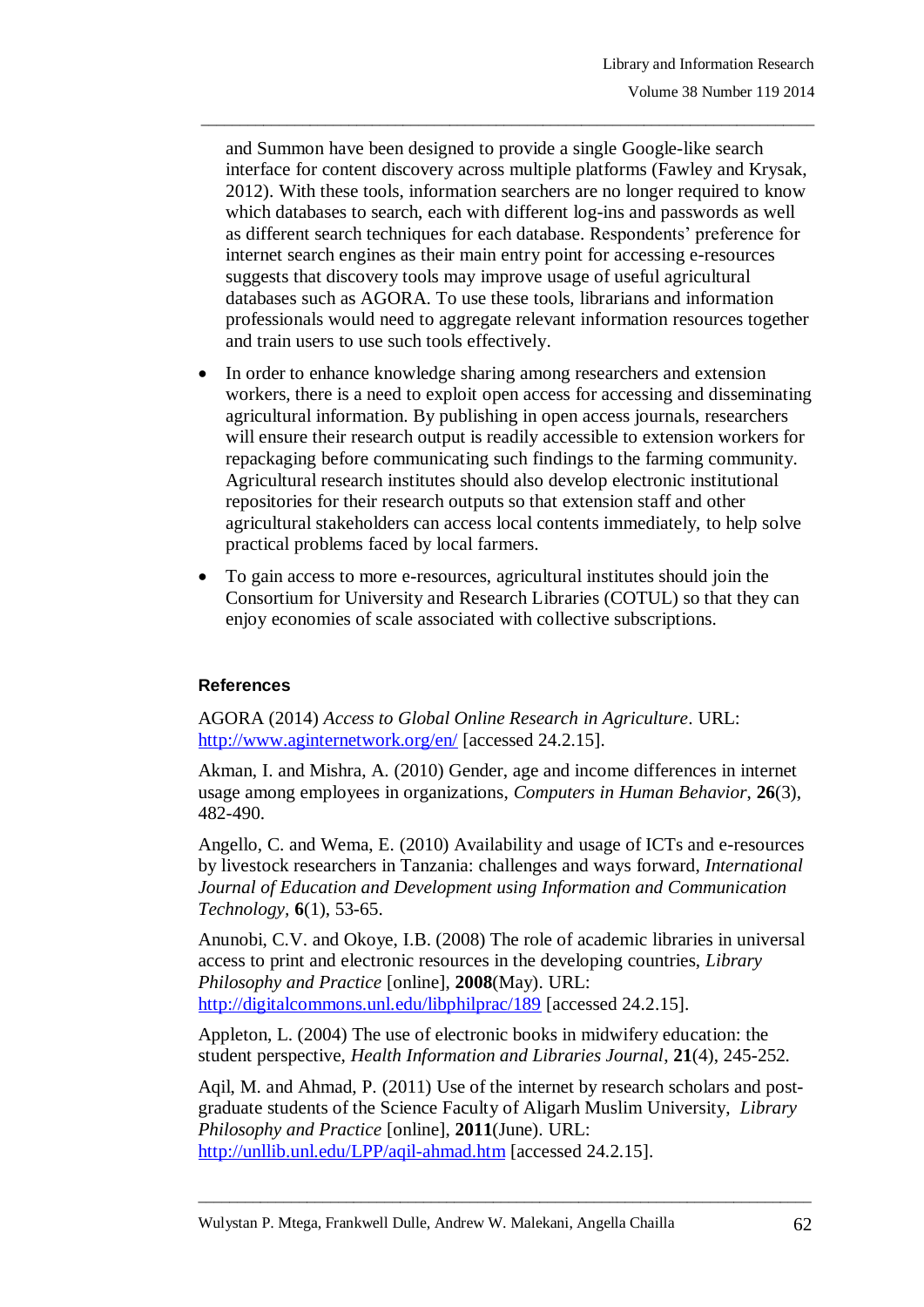Bendersky, M., Metzler, D. and Croft, W.B. (2012) Effective query formulation with multiple information sources. *In: Fifth ACM International Conference on Web Search and Data Mining*. URL: [http://ciir.cs.umass.edu/~bemike/pubs/2012-](http://ciir.cs.umass.edu/~bemike/pubs/2012-1.pdf) [1.pdf](http://ciir.cs.umass.edu/~bemike/pubs/2012-1.pdf) [accessed 24.2.15].

 $\_$  , and the set of the set of the set of the set of the set of the set of the set of the set of the set of the set of the set of the set of the set of the set of the set of the set of the set of the set of the set of th

Bhatia, J.K. and Venkata, R.P. (2011) *Information seeking behaviour of students in digital environment: a case study*. URL: [http://ir.inflibnet.ac.in/bitstrea](http://ir.inflibnet.ac.in/bitstream/1944/1637/1/45.pdf) [m/1944/1637/1/45.pdf](http://ir.inflibnet.ac.in/bitstream/1944/1637/1/45.pdf) [accessed 24.2.15].

Bhukuvhani, C., Chiparausha, B. and Zuvalinyenga, D. (2012) Effects of electronic information resources skills training for lecturers on pedagogical practices and research productivity, *International Journal of Education and Development Using ICT,* **8**(1), 16-28.

Carr, M.K.V., Ndamugoba, D.M., Burgess, P.J. and Myinga, G.R. (1992) An overview of tea research in Tanzania - with special reference to the Southern Highlands. *In: Proceedings of Conference on Agricultural Research, Training and Technology Transfer in the Southern Highlands of Tanzania: Past Achievements and Future Prospects. October 5-9 1992*.

Catts, R. and Lau, J. (2008) *Towards information literacy indicators*. Paris: UNESCO. URL:<https://dspace.stir.ac.uk/bitstream/1893/2119/1/cattsandlau.pdf> [accessed 24.2.15].

Chailla A.M. (2001) *Implementation of policies and strategies for agricultural information access and use in Tanzania*. PhD thesis. University of Natal, South Africa.

Coulson, A. and Diyamett, B. (2012) *Improving the contribution of agricultural research to economic growth: policy implications of a scoping study in Tanzania*. URL: [http://www.theigc.org/wp-content/uploads/2014/08/Coulson-and-](http://www.theigc.org/wp-content/uploads/2014/08/Coulson-and-Diyamett-final-paper.pdf)[Diyamett-final-paper.pdf](http://www.theigc.org/wp-content/uploads/2014/08/Coulson-and-Diyamett-final-paper.pdf) [accessed 24.2.15].

Devi, T.S. and Devi K.S. (2005) Management of e-resources in the modern library information system: an outlook. URL:

URL: <http://ir.inflibnet.ac.in/bitstream/1944/1409/1/49.pdf> [accessed 24.2.15].

Dutta, R. (2009) Information needs and information-seeking behaviour in developing countries: a review of the research, *International Information and Library Review,* **2009**(41), 44 – 51.

Egberongbe, H.S. (2011) The use and impact of electronic resources at the University of Lagos, *Library Philosophy and Practice* [online]*,* **2011**(December). URL:<http://unllib.unl.edu/LPP/egberongbe.htm> [accessed 24.2.15].

Fawley, N. and Krysak, N. (2012) Information literacy opportunities within the discovery tool environment, *College and Undergraduate Libraries*, **19**(2-4), 207- 214.

Heeks, R. (1998) *Information technology and public sector corruption*. Manchester: Institute for Development Policy and Management.

Hjørland, B. (2012) Methods for evaluating information sources: an annotated catalogue, *Journal of Information Science*, **38**(3), 1–11.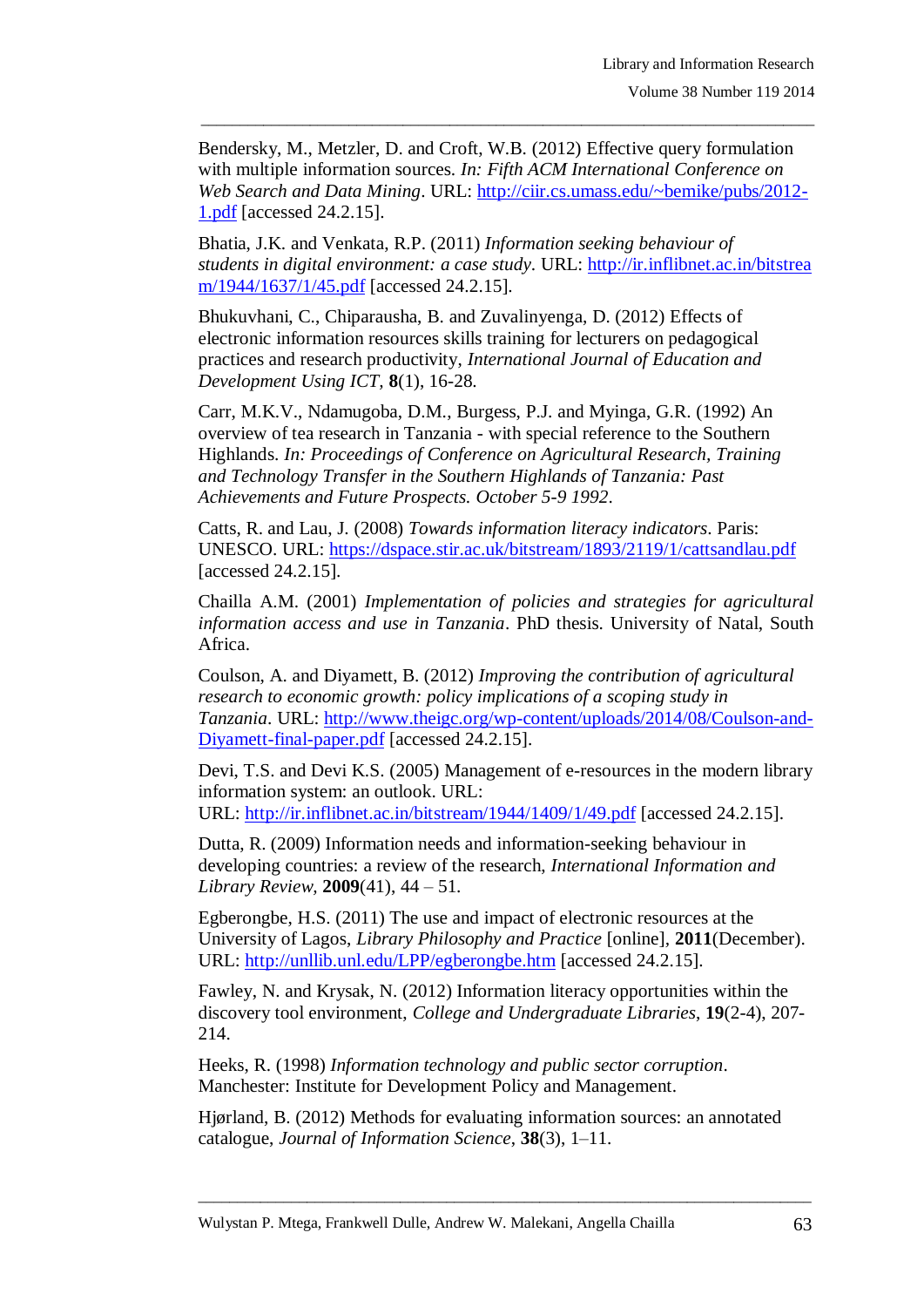Jamali, H.R., Nicholas, D. and Rowlands, I. (2008) Scholarly e-books: the views of 16,000 academics results from the JISC national e-book observatory, *ASLIB Proceedings: New Information Perspectives*, **61**(1), 33-47.

 $\_$  , and the set of the set of the set of the set of the set of the set of the set of the set of the set of the set of the set of the set of the set of the set of the set of the set of the set of the set of the set of th

Kabede, G. (2007) Factors affecting access to electronic information and their implications. *In:* Anttiroiko, A. (ed.) *Encyclopedia of digital government*. Hershey, PA: Idea Group Reference (IGI) Publishing.

Kapange, B. (2004) *ICTs and national agricultural research systems: the case of Tanzania.*

URL: <http://www.tzonline.org/pdf/ictsandnationalagriculturalresearchsystems.pdf> [accessed 24.2.15].

Kothari C.R. (2004) *Research methodology: methods and techniques*. 2nd ed. New Delhi: New Age International.

Krishnaswami, O.R. (2002) *Methodology of research in social sciences*. Delhi: Himalaya Publishing House.

Mardis, M.A., Hoffman, E.S. and Marshall, T.E. (2008). A new framework for understanding educational digital library use: re-examining digital divides in U.S. schools, *International Journal Digital Library,* **9**(1), 19-27.

Martin, S. (2010) *Open Access and digital libraries: a case study of the text creation partnership*. URL: [http://repository.upenn.edu/cgi/viewcontent.cgi?articl](http://repository.upenn.edu/cgi/viewcontent.cgi?article=1081&context=library_papers)  $e=1081\&\text{context}=library$  papers [accessed 24.2.15].

Nkonoki, E. S. (2013) *Access to and use of electronic information resources for research by postgraduate students at Sokoine University of Agriculture, Tanzania.* M.A. Dissertation. Dar es Salaam: University of Dar es Salaam.

Omotayo, B., O. (2010) Access, use, and attitudes of academics toward electronic journals: a case study of Obafemi Awolowo University, Ile-Ife, *Library Philosophy and Practice* [online], **2010**(March). URL: <http://www.webpages.uidaho.edu/~mbolin/omotayo.htm> [accessed 24.2.15].

Pandita, R. (2012) Growing use of electronic sources of information: a user survey of Baba Ghulam Shah Badshah (BGSB) University, Rajouri, T*rends in Information Management*, **8**(1), 43-51.

Quadri, G.O. (2012) Impact of ICT skills on the use of e-resources by information professionals: a review of related literature, *Library Philosophy and Practice* [online], **2012**(June). URL: <http://www.webpages.uidaho.edu/~mbolin/quadri.pdf> [accessed 24.2.15].

Ray, K. and Day, J. (1998) Student attitudes towards electronic information resources, *Information Research* [online], **4**(2). URL: [http://informationr.net/ir/4-](http://informationr.net/ir/4-2/paper54.html) [2/paper54.html](http://informationr.net/ir/4-2/paper54.html) [accessed 24.2.15]

Renwick, S. (2005) Knowledge and use of electronic information resources by medical sciences faculty at the University of the West Indies, *Journal of the American Library Association*, **93**(1), 21-31.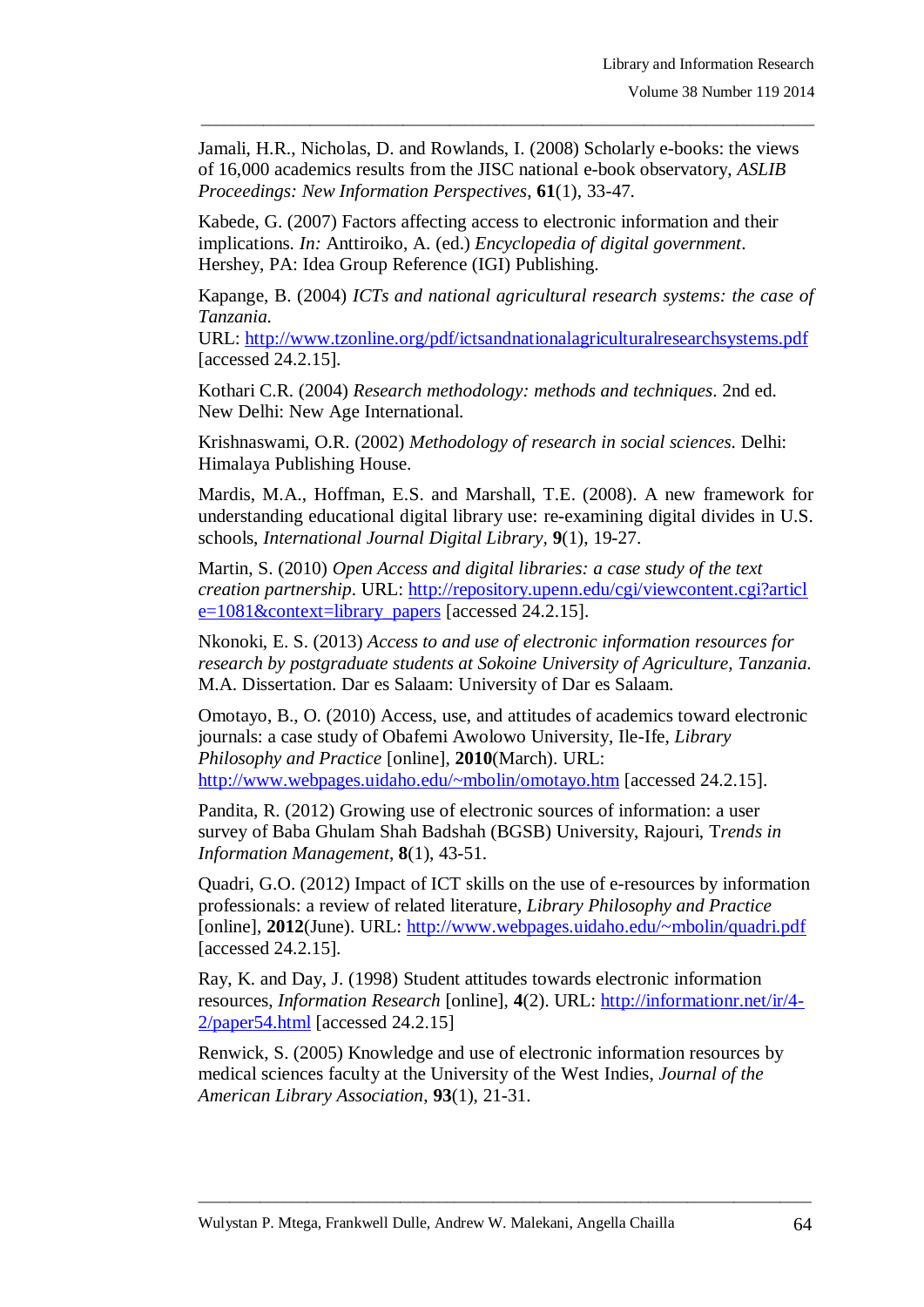Richardson, D. (1996) *The internet and rural development: recommendations for strategy and activity – final report*. Rome: Sustainable Development Department of the Food and Agriculture Organization of the United Nations.

 $\_$  , and the set of the set of the set of the set of the set of the set of the set of the set of the set of the set of the set of the set of the set of the set of the set of the set of the set of the set of the set of th

Sharma, C. (2009) Use and impact of e-resources at Guru Gobind Singh Indraprastha University (India): a case study, *Electronic Journal of Academic and Special Librarianship,* **10**(1), 3-8.

Shetto, M.C. (2008) *Assessment of agricultural information needs in African, Caribbean and Pacific (ACP) states Eastern Africa country study: Tanzania*. Wageningen: Technical Centre for Agricultural and Rural Cooperation. URL: <http://www.researchintouse.com/resources/ext/cta08tz-agriinfoneed-rpt.pdf> [accessed 24.2.15]

Sife, A.S. and Bernard, R. (2013) Persistence and decay of web citations used in theses and dissertations available at the Sokoine National Agricultural Library, Tanzania, *International Journal of Education and Development using Information and Communication Technology,* **9**(2), 85-94.

Sife, A., Lwoga, E. and Sanga, C. (2007) New technologies for teaching and learning: challenges for higher learning institutions in developing countries, *International Journal of Education and Development using ICT* [online], **3**(2). URL: <http://ijedict.dec.uwi.edu/viewarticle.php?id=246> [accessed 24.2.15].

Singh, K.P. and Bebi. M.S. (2012) Use of e-journals by agricultural scientists: a case study of the ICAR libraries in Delhi, *Library Herald,* **50**(2).

Sivathaasan, N. and Velnampy, T. (2013) Use of electronic information resources and academic performance of university teachers: a case study, *European Journal of Business and Management*, **5**(14), 46-52.

Siyao, P.O. (2012) Barriers in accessing agricultural information in Tanzania with a gender perspective: the case study of small-scale sugar cane growers in Kilombero district, *Electronic Journal of Information Systems in Developing Countries* [online], **51**(6) 1-19. URL:

<http://www.ejisdc.org/ojs2/index.php/ejisdc/article/view/818/409> [accessed 4.3.15].

Smith, A.G. (1997) Testing the surf: criteria for evaluating internet information resources, *Public-Access Computer Systems Review* [online], **8**(3). URL: <http://info.lib.uh.edu/pr/v8/n3/smit8n3.html> [accessed 24.2.15]

Thanuskod, S. (2010a) Use of internet and electronic resources for medical science information: a case study, *Journal of Communication*, **1**(1), 37-44.

Thanuskodi, S. (2010b) Use of internet and electronic resources for agricultural science information: a case study, *Social Sciences*, **5**(4), 364-367.

Tyagi, S. (2011) Use and awareness of electronic information sources at IIT Roorkee, India: a case study, *Italian Journal of Library and Information Science* [online], 2(1). URL:<http://leo.cineca.it/index.php/jlis/article/view/4586> [accessed] 24.2.15].

United Republic of Tanzania (2005) *National strategy for growth and reduction of poverty*. Dar es Salaam: Government Printer.